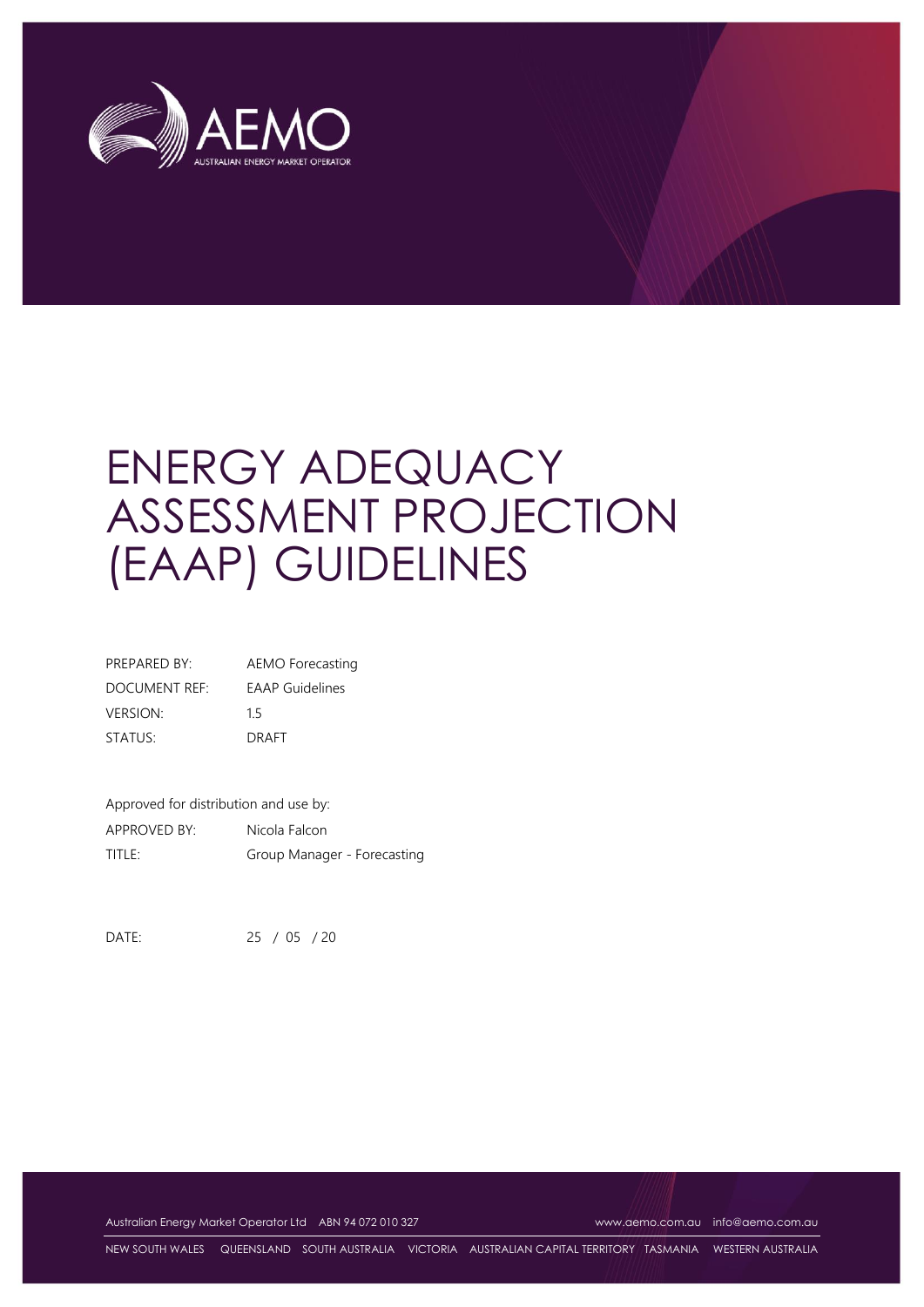

# **VERSION RELEASE HISTORY**

| <b>Version</b> | <b>Effective Date</b> | <b>Summary of Changes</b>            |
|----------------|-----------------------|--------------------------------------|
| Draft 0.1      | 27/02/2009            | <b>EAAP WG</b>                       |
| Draft $0.2$    | 12/05/2009            | EAAP WG                              |
| Final 1.0      | 30/06/2009            | EAAP WG                              |
| Final 1.1      | 14/1/2013             | Monica Burkett and Pablo Uribe Gomez |
| Draft 1.2      | 02/06/2016            | Supply Planning - Rimjhim Kapoor     |
| Draft 1.3      | 09/09/2016            | Supply Planning – Rimjhim Kapoor     |
| Final 1.4      | 21/10/2016            | Supply Planning - Rimjhim Kapoor     |
| Draft 1.5      | 25/5/2020             | Forecasting - Philip Travill         |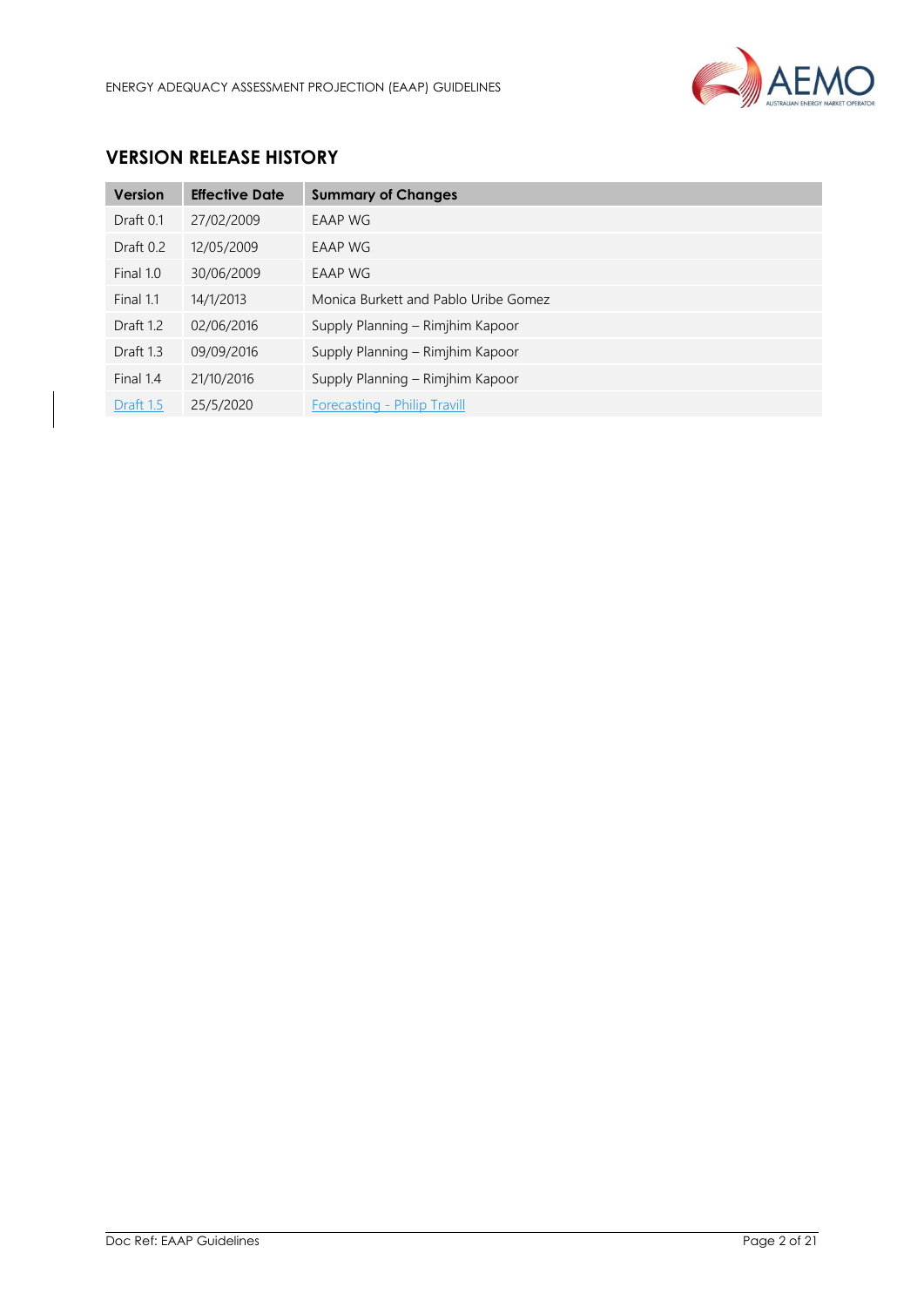

# **CONTENTS**

| 1.    | <b>INTRODUCTION</b>                                                                     | $\overline{4}$ |
|-------|-----------------------------------------------------------------------------------------|----------------|
| 1.1.  | Purpose and scope                                                                       | $\overline{4}$ |
| 1.2.  | Definitions and interpretation                                                          | $\overline{4}$ |
| 2.    | NER REQUIREMENTS                                                                        | 6              |
| 3.    | PREPARATION OF THE EAAP                                                                 | 8              |
| 4.    | <b>EAAP GUIDELINES</b>                                                                  | 8              |
| 4.1.  | Scenarios that must be studied in preparing the EAAP                                    | 8              |
| 4.2.  | Modelling assumptions for the EAAP                                                      | 9              |
| 4.3.  | Components of static GELF parameters that a Scheduled Generator must include in a       |                |
|       | GELF submitted under Rule 3.7C(g)                                                       | 12             |
| 4.4.  | Additional components of static GELF parameters associated with Hydro Power Schemes 13  |                |
| 4.5.  | The forms of the GELF sufficient for a Scheduled Generator to meet the requirements of  |                |
|       | Rule $3.7C(q)$                                                                          | 13             |
| 4.6.  | Variable parameters to be specified in a GELF                                           | 14             |
| 4.7.  | Circumstances where a GELF can apply to a collection of scheduled generating units that |                |
|       | face common energy constraints due to their geographic location, access to fuel source  |                |
|       | or another similar reason                                                               | 14             |
| 4.8.  | The form of information to be submitted by each Scheduled Generator in accordance       |                |
|       | with Rule 3.7C(e)                                                                       | 15             |
| 4.9.  | When a Scheduled Generator is required to update a GELF under paragraph (h)(2)          | 15             |
| 4.10. | Information to be included in the publication of the EAAP                               | 15             |
| 4.11. | Arrangements for managing the confidentiality of information submitted to AEMO          | 16             |
| 5.    | SCHEDULE 1: DEVELOPMENT OF 10% AND 50% POE DEMAND TRACES FOR THE EAAP                   | 17             |
| 6.    | SCHEDULE 2: INTER-REGIONAL LOSS MODEL AND MARGINAL LOSS FACTORS USED                    |                |
|       | FOR THE EAAP                                                                            | 18             |
| 7.    | SCHEDULE 3: EXAMPLES OF HYDRO POWER SCHEME MODELLING FOR EAAP                           | 19             |
| 7.1.  | Sample Model 1 – Run of river Hydro Power Station                                       | 19             |
| 7.2.  | Sample Model 2 - Basic Pump Storage Hydro Power Schemes                                 | 19             |
| 7.3.  | Sample Model 3 - Complex Pump Storage Hydro Power Schemes                               | 20             |
| 7.4.  | Sample Model 4 - Aggregated Complex Pump Storage Hydro Power Schemes                    | 21             |
| 7.5.  | Sample Model 5 - Hydro Power Schemes with specific generation profiles                  | 21             |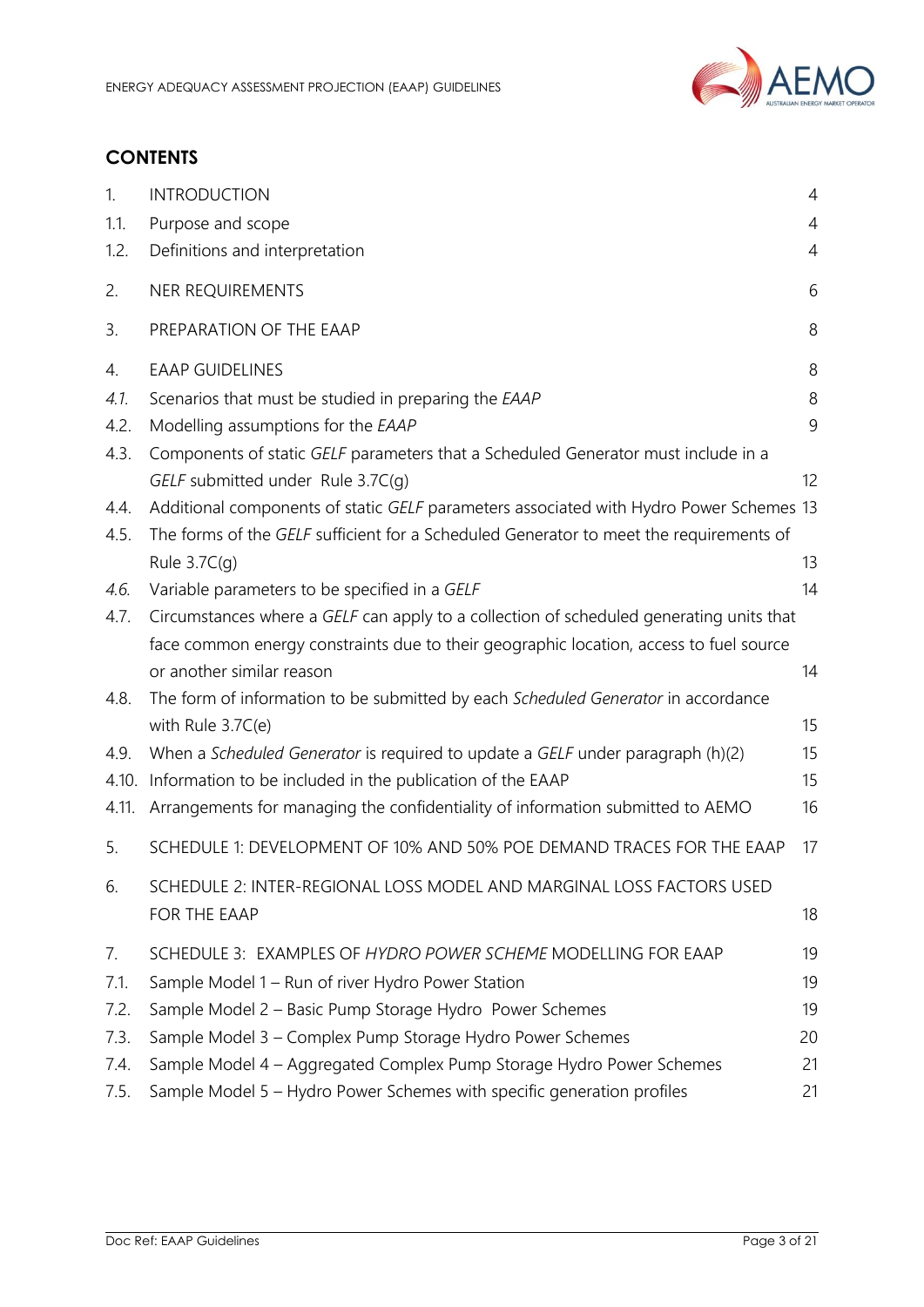

# <span id="page-3-0"></span>**1. INTRODUCTION**

## <span id="page-3-1"></span>**1.1. Purpose and scope**

These are the *EAAP Guidelines* made under clause 3.7C(k) of the National Electricity Rules (NER). (**Procedures**).

These Procedures have effect only for the purposes set out in the NER. The NER and the National Electricity Law prevail over these Procedures to the extent of any inconsistency.

# <span id="page-3-2"></span>**1.2. Definitions and interpretation**

## **1.2.1. Glossary**

Terms defined in the National Electricity Law and the NER have the same meanings in these Procedures unless otherwise specified in this clause.

Defined terms/Terms defined in the NER are intended to be identified in these Procedures by italicising them, but failure to italicise a defined term does not affect its meaning.

The words, phrases and abbreviations in the table below have the meanings set out opposite them when used in these Procedures.

| Term                              | <b>Definition</b>                                                                                                                                                                                                                                                                        |
|-----------------------------------|------------------------------------------------------------------------------------------------------------------------------------------------------------------------------------------------------------------------------------------------------------------------------------------|
| 10% POE demand traces             | Hourly 10% POE demand profiles used in EAAP. The method of developing demand<br>traces is explained in Schedule 1 of this document.                                                                                                                                                      |
| 50% POE demand traces             | Hourly 50% POE demand profile used in <i>EAAP</i> . The method of developing demand<br>traces is explained in Schedule 1 of this document.                                                                                                                                               |
| 10% POE simulation case           | The EAAP simulation using a GELF for a given Scenario with 10% POE demand traces.                                                                                                                                                                                                        |
| 50% POE simulation case           | The EAAP simulation using a GELF for a given Scenario with 50% POE demand traces.                                                                                                                                                                                                        |
| <b>Baseload generation</b>        | Generating units that typically run all times through the year except during<br>maintenance outages. Coal-fired generating units are a typical example of baseload<br>generating units.                                                                                                  |
| ESOO                              | Electricity statement of opportunities                                                                                                                                                                                                                                                   |
| FCAS                              | Frequency control ancillary services, as that term is defined in section 4.1 of AEMO's<br>Procedure SO_OP 3708A Frequency Control Ancillary Services <sup>1</sup>                                                                                                                        |
| <b>FOR</b>                        | Forced outage rate (unplanned outage data used stochastically in the modelling). as<br>that term is defined on page 12 of Guidebook for forced outage data recording:<br>Definitions and assumptions. <sup>2</sup>                                                                       |
| Forecast generation<br>capability | The maximum <i>generation</i> in GWh each of the <i>scheduled generating units</i> , a group of<br>scheduled generating units or the power station (as appropriate) is capable of<br>producing, taking the energy limitations anticipated under various scenarios into<br>consideration. |

<sup>1</sup> This document is available at[: https://www.aemo.com.au/-](https://www.aemo.com.au/-/media/Files/Electricity/NEM/Security_and_Reliability/Power_System_Ops/Procedures/SO_OP_3708---Non-market-Ancillary-Services.pdf)

[<sup>/</sup>media/Files/Electricity/NEM/Security\\_and\\_Reliability/Power\\_System\\_Ops/Procedures/SO\\_OP\\_3708---Non-market-Ancillary-](https://www.aemo.com.au/-/media/Files/Electricity/NEM/Security_and_Reliability/Power_System_Ops/Procedures/SO_OP_3708---Non-market-Ancillary-Services.pdf)[Services.pdf](https://www.aemo.com.au/-/media/Files/Electricity/NEM/Security_and_Reliability/Power_System_Ops/Procedures/SO_OP_3708---Non-market-Ancillary-Services.pdf)

<sup>&</sup>lt;sup>2</sup> This document is available at: https://www.aemo.com.au/media/Files/Other/electricityops/0240-0014%20pdf.pdfhttp://www.aemo.com.au/Electricity/Market-Operations/Reserve-Management/~/media/Files/Other/electricityops/0240-0014%20pdf.ashx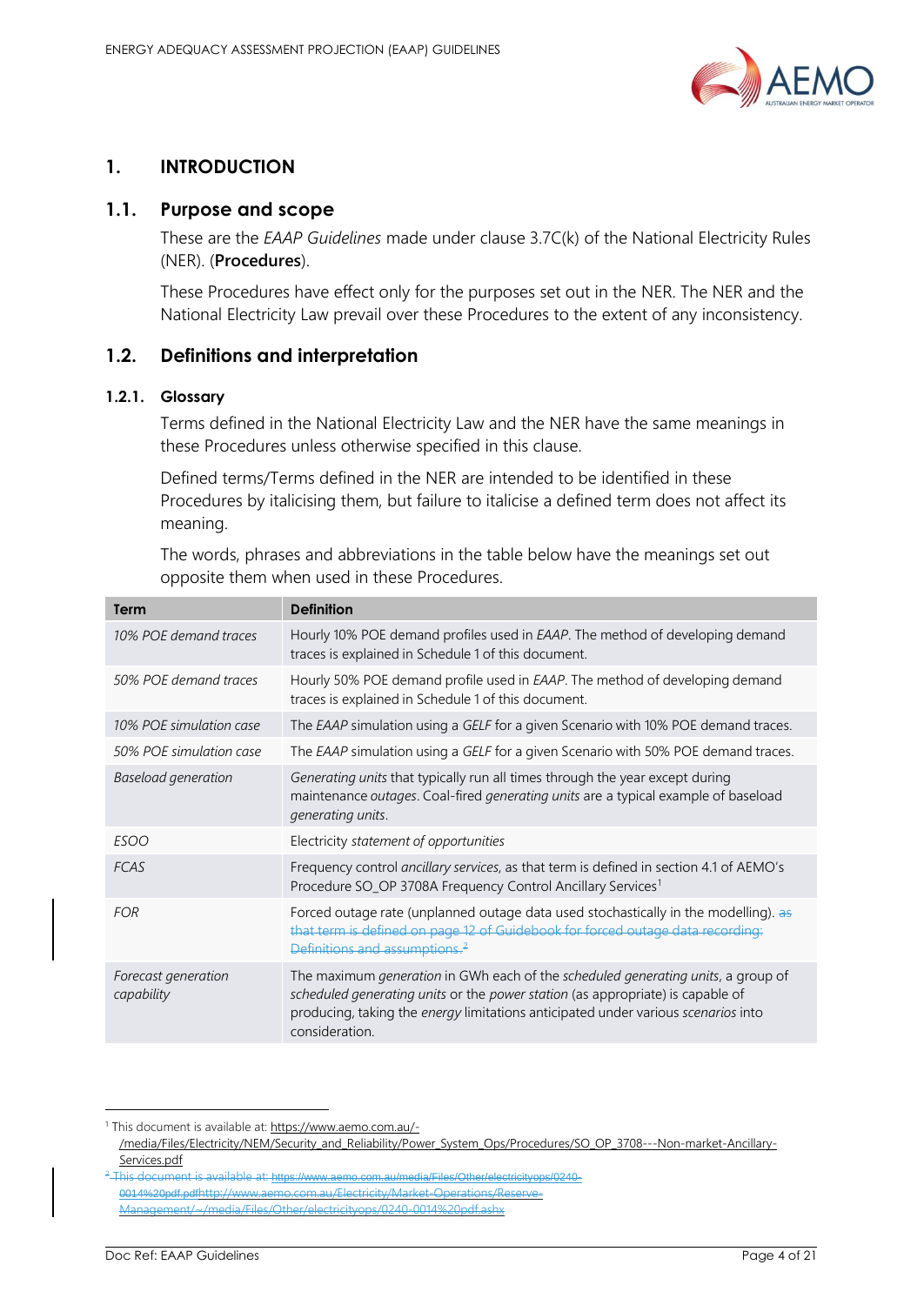

| Term                                 | <b>Definition</b>                                                                                                                                                                                                                                                                                                                                                       |
|--------------------------------------|-------------------------------------------------------------------------------------------------------------------------------------------------------------------------------------------------------------------------------------------------------------------------------------------------------------------------------------------------------------------------|
| Hydro power scheme                   | One or more hydro power stations including pump storage units relying on a common<br>river system for their energy source can be defined as a hydro power scheme, including<br>run-of-the-river hydro power stations.                                                                                                                                                   |
| Intermediate generation              | Generating units that are not included in baseload generation or peaking generation<br>are generally included in this category.                                                                                                                                                                                                                                         |
| Monte Carlo simulations              | Probabilistic computational algorithms that rely on repeated random sampling to<br>compute their results. Monte Carlo methods are useful in studying complex systems<br>with significant uncertainty in inputs.                                                                                                                                                         |
| <b>NCAS</b>                          | Network control ancillary services                                                                                                                                                                                                                                                                                                                                      |
| Network Support<br>$Agreenent^3$     | An agreement between a Network Service Provider and a Market Participant to provide<br>a non-network alternative to a network augmentation to improve network capability.                                                                                                                                                                                               |
| Peaking generation                   | Generating units that are relatively expensive to run and generally run only for few<br>hours a day when the demand is high.                                                                                                                                                                                                                                            |
| Run-of-river hydro power<br>stations | The hydro power stations utilizing the natural flow and elevation drop of a river to<br>generate electricity. Power stations of this type are built on rivers with a consistent and<br>steady flow, either natural or through the use of a large reservoir at the head of the<br>river that then can provide a regulated steady flow for the down-stream power station. |
| Scenarios                            | As defined in section 4.1 of this document.                                                                                                                                                                                                                                                                                                                             |
| Simulation case                      | An EAAP simulation with a GELF for a given Scenario and with a given POE demand<br>trace (10% POE or 50% POE).                                                                                                                                                                                                                                                          |
| Study period                         | 24 month period under investigation by EAAP.                                                                                                                                                                                                                                                                                                                            |

## **1.2.2. Interpretation**

These Procedures are subject to the principles of interpretation set out in Schedule 2 of the National Electricity Law.

<sup>&</sup>lt;sup>3</sup> This definition is included in the "New Chapter 10 Glossary Terms" section (refer page 361) of the Final Report of the Congestion Management Review by Australian Energy Market Commission. This report can be accessed at[: https://www.aemc.gov.au/markets](https://www.aemc.gov.au/markets-reviews-advice/congestion-management-review)[reviews-advice/congestion-management-review](https://www.aemc.gov.au/markets-reviews-advice/congestion-management-review)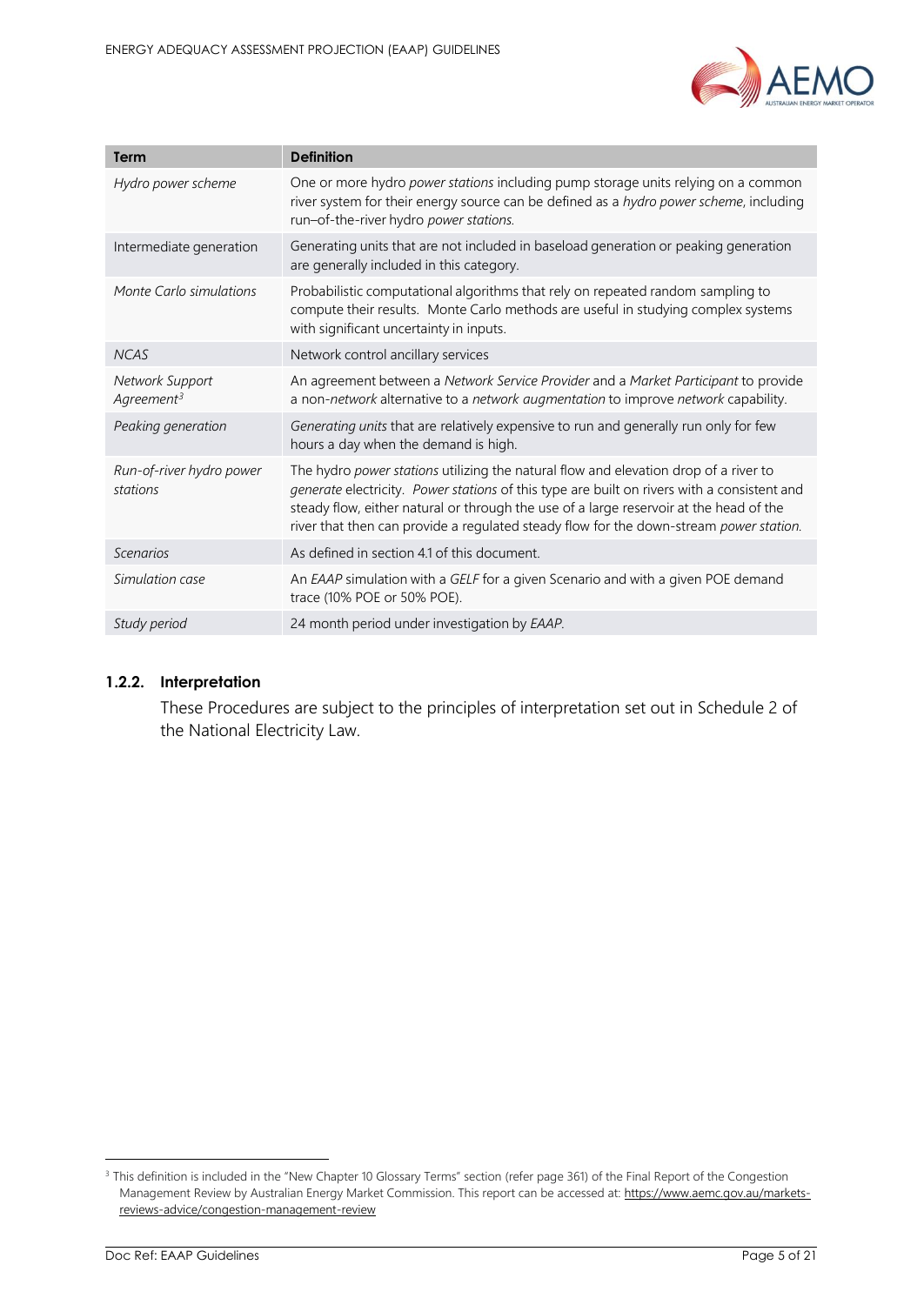

# <span id="page-5-0"></span>**2. NER REQUIREMENTS**

AEMO is required to develop and publish the *EAAP guidelines* in accordance with Rule 3.7C,

which states:

## *EAAP* **guidelines**

- (k) *AEMO* must develop and *publish* guidelines (the *'EAAP guidelines*') that:
	- (1) define scenarios that *AEMO* must study in preparing the *EAAP*;
	- (2) define modelling assumptions for the *EAAP*;
	- (3) define the components of a *GELF* that a *Scheduled Generator* must include in a *GELF* submitted under paragraph (g);
	- (4) provide detail on the forms of the *GELF* sufficient for a *Scheduled Generator* to meet the requirements of paragraph (g);
	- (5) define variable parameters specific to a *GELF* ('*GELF parameters*') that are likely to have a material impact on the *GELF* and therefore the *EAAP*, and which may include, but are not limited to, parameters in relation to:
		- (i) hydro storage including pump storage;
		- (ii) thermal generation fuel;
		- (iii) cooling water availability; and
		- (iv) gas supply limitations;
	- (6) define circumstances where a *GELF* submitted under paragraph (g) can apply to a collection of *scheduled generating units* that face common *energy constraints* due to their geographic location, access to fuel source or another similar reason;
	- (7) define the form of information to be submitted by each *Scheduled Generator* in accordance with paragraph (e);
	- (8) define arrangements for managing the confidentiality of information submitted to *AEMO* under this rule 3.7C; and
	- (9) specify when a *Scheduled Generator* is required to update a *GELF* under paragraph (h)(2).

In preparing the *EAAP Guidelines, AEMO* is required to comply with Rule 3.7C(l), which states:

(l) The scenarios that are defined for the purposes of subparagraph (k)(1) may include, but are not limited to:

(1) water conditions such as normal rainfall and drought;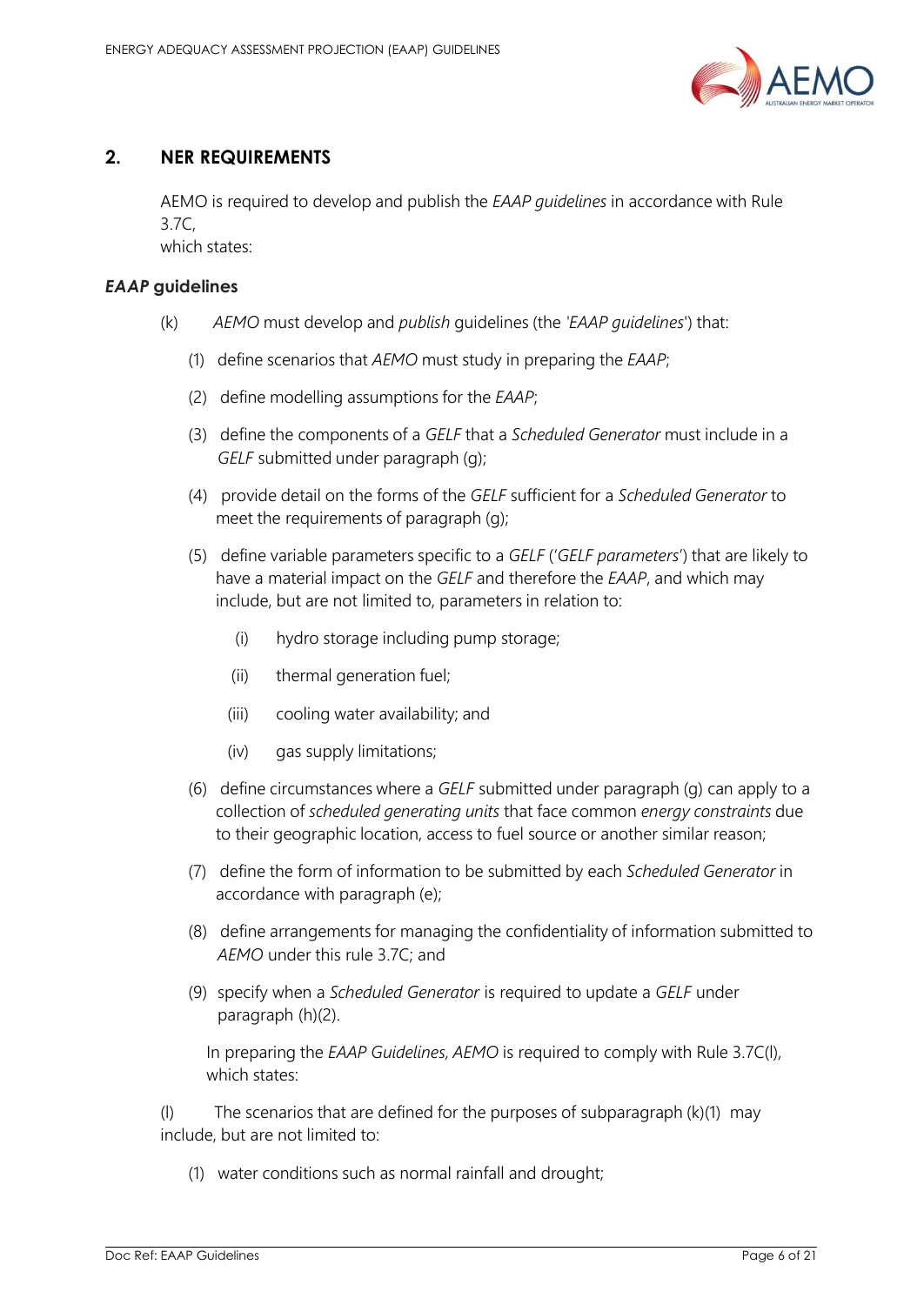

- (2) material restrictions on the supply of a significant fuel source;
- (3) other limits on a fuel source for a major form of generation; and

(4) any other scenario that AEMO reasonably considers will have a material impact on the *EAAP*.

## *EAAP* **principles**

Rule 3.7C(m) requires AEMO to comply with the EAAP principles in preparing the EAAP guidelines. The EAAP principles are specified in Rule 3.7C(b), which provides:

- (b) The *EAAP* must:
	- (1) cover a 24 month period;
	- (2) be *published* at least once in every 12 month period and more frequently if required under paragraph (d);
	- (3) provide a probabilistic assessment of projected *energy* availability for each *region*;

(4) provide projected *unserved energy* levels for each *region* with a monthly resolution;

- (5) provide aggregated information on the adequacy of *energy* availability for each scenario that *AEMO* defines for the purposes of the EAAP, based on information received from *Registered Participants* and on anticipated *power system* constraints;
- (6) take into account:

(A) where relevant, the information and *medium term PASA* inputs referred to in clauses 3.7.1 and 3.7.2;

- (B) where relevant, the matters AEMO considers in, and for the purposes of, clause 5.6.5(c) in carrying out the *ANTS review*;
- (C) *Generator Energy Limitation Frameworks* provided in accordance with paragraph (g), including *GELF*s that apply to more than one *scheduled generating unit* under clause 3.7C(k)(6) where those *GELF*s adequately represent the relevant *generating units*; and
- (D) *GELF parameters* for each *GELF* which are provided in accordance with the *EAAP guidelines* and are updated in accordance with the *timetable*.

In addition, AEMO must comply with Rules 3.7C (o) and (q) in developing, publishing and amending the *EAAP Guidelines*. These state:

- (o) AEMO must develop and *publish* the *EAAP guidelines* in accordance with the *Rules consultation procedures*.
- (q) AEMO may from time to time in accordance with the *Rules consultation procedures* amend or replace the *EAAP guidelines*.

This document details the *EAAP guidelines* as required by Rule 3.7C(k). These *EAAP guidelines* commence on 1 November 2016.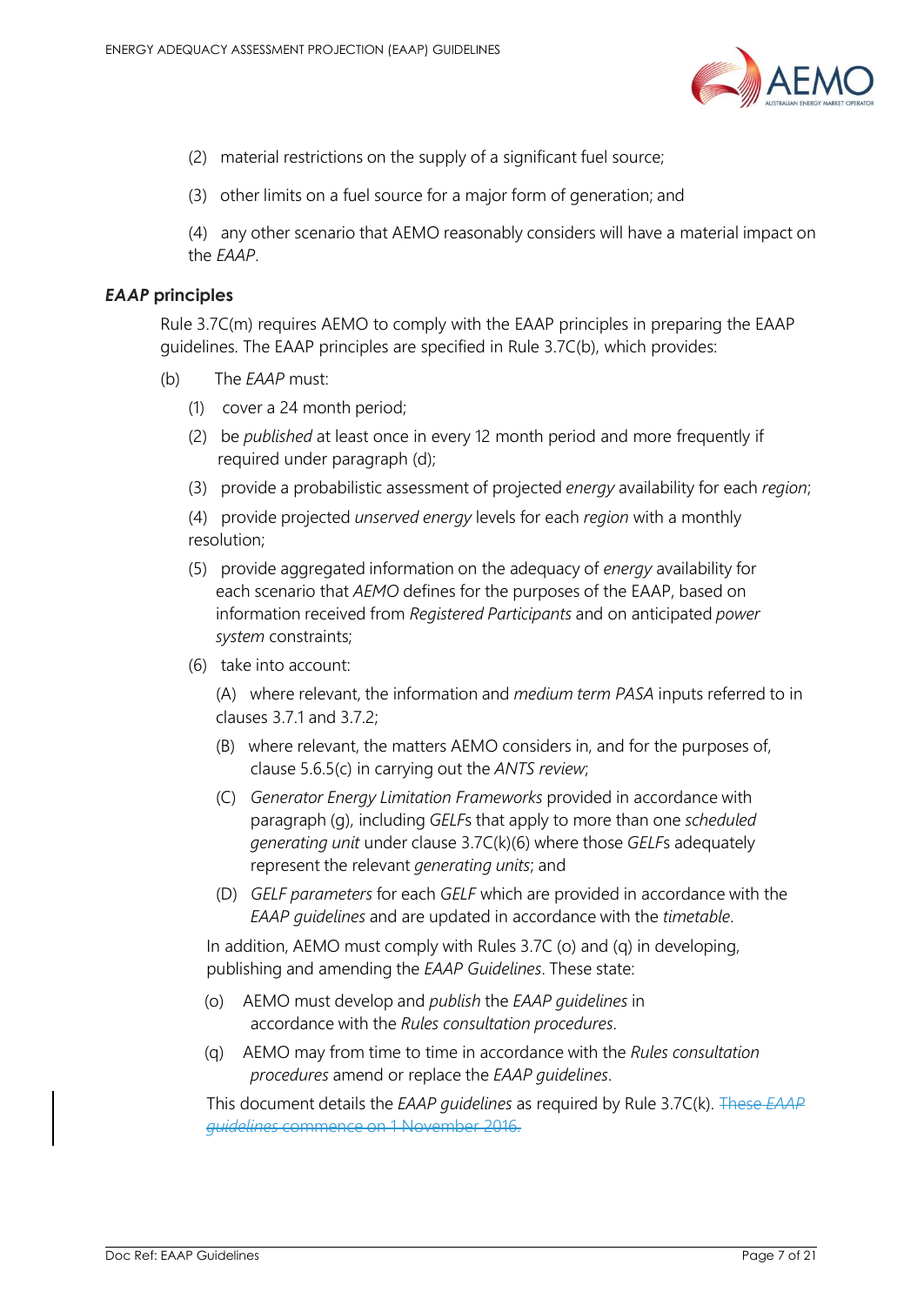

# <span id="page-7-0"></span>**3. PREPARATION OF THE EAAP**

AEMO is required by Rule 3.7C(d) to *publish* an *EAAP:*

- 1. at least once in every 12 month period in accordance with the *timetable;* and
- 2. as soon as practicable after becoming aware of any new information that may materially alter the most recently published *EAAP*.

The *EAAP* will be prepared and *published* in accordance with Rule 3.7C. The *EAAP* will use probabilistic modelling to determine the *regional Unserved Energy* (USE) at an hourly resolution during the *Study Period*. This involves the use of time-sequential, security constrained optimal dispatch simulations, incorporating *Monte-Carlo Simulations*.

The annual percentage of USE per *region* will be the key indicator of *energy* adequacy in the *NEM*. The *EAAP* will cover the scenarios listed in section [4.1](#page-7-3) of this document.

AEMO will use the modelling assumptions listed in section [4.2](#page-8-1) of this document in preparing the *EAAP*. At least once in every 12 month period, or when notified by AEMO that an additional *EAAP* is required, the *GELF parameters* will be submitted by *Scheduled Generators,* consistent with the selected form of *GELF* as explained in sections [4.3,](#page-11-1) [4.4,](#page-12-2) [4.5](#page-12-3) and [4.6](#page-13-2) of this document.

# <span id="page-7-1"></span>**4. EAAP GUIDELINES**

These EAAP guidelines cover the following areas, as required by Rule 3.7C(k):

- scenarios that AEMO must study in preparing the EAAP;
- modelling assumptions for the EAAP;
- components of a GELF that a Scheduled Generator must include in a GELF submitted under Rule 3.7C(g);
- the forms of the GELF sufficient for a Scheduled Generator to meet the requirements of Rule 3.7C(g);
- variable GELF parameters that are likely to have a material impact on the GELF;
- circumstances where a GELF submitted under Rule 3.7C(g) can apply to a collection of scheduled generating units that face common energy constraints due to their geographic location, access to fuel source or another similar reason;
- the form of information to be submitted by each Scheduled Generator in accordance with Rule 3.7C(e);
- arrangements for managing the confidentiality of information submitted to AEMO under Rule 3.7C.;
- when a Scheduled Generator is required to update a GELF under paragraph (h)(2).

# <span id="page-7-3"></span><span id="page-7-2"></span>*4.1.* **Scenarios that must be studied in preparing the** *EAAP*

The following scenarios will be included in the first *EAAP* to be *published* by 31 March 2010:

- 1. Low rainfall based on rainfall experienced in a specified historical period;
- 2. Short-term average rainfall based on the average rainfall recorded over the past 10 years; and
- 3. Long-term average rainfall based on the average rainfall recorded over the past 50 years, or the longest period for which rainfall data is available should this be less than 50 years.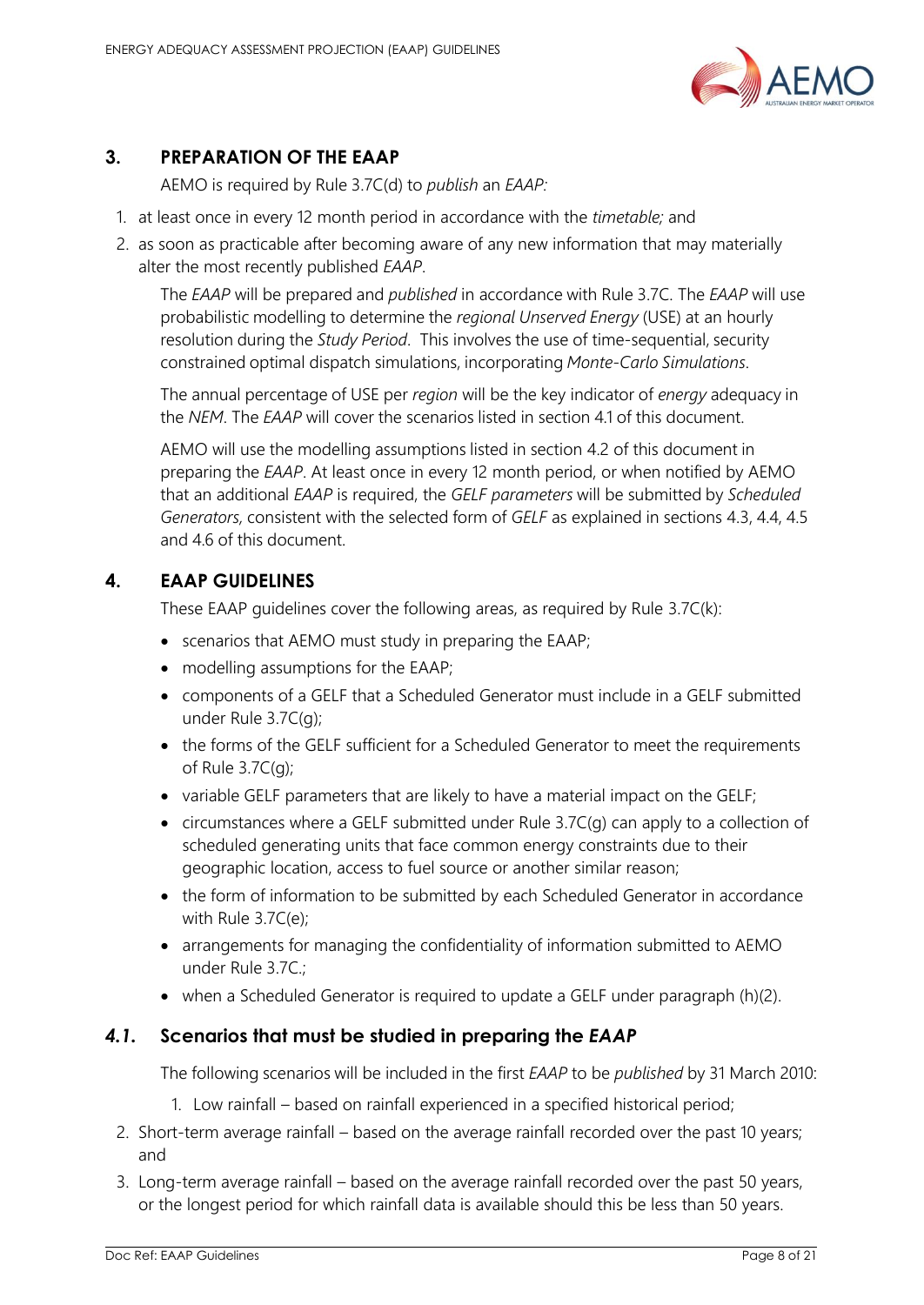

(Collectively referred to as '*Scenarios*').

*Simulation cases* will be carried out for the first two scenarios. A *simulation* case would only be run for the third scenario if the annual USE in any *region* was above 0.002% of the *regional energy* demand in the second scenario, and the input data provided for the third scenario suggested potentially improved conditions.

## **Simulation cases**

Each *Scenario* will be simulated with 10% POE demand traces (**10% P**O**E simulation case**) as well as 50% POE demand traces (**50%** P**OE s**i**mulation case**) for all *regions*.

This means that there will be up to six simulation cases studied for the *EAAP*. They are:

- 1. Simulation case 1: Low rainfall scenario with *10% POE demand traces*
- *2.* Simulation case 2: Low rainfall scenario with *50% POE demand traces*
- 3. Simulation case 3: Short-term average rainfall scenario with *10% POE demand traces*
- 4. Simulation case 4: Short-term average rainfall scenario with *50% POE demand traces*
- 5. Simulation case 5: Long-term average rainfall scenario with *10% POE demand traces*
- 6. Simulation case 6: Long-term average rainfall scenario with *50% POE demand traces*

If the need arises, AEMO will conduct simulations of additional scenarios as appropriate in future using the *GELF* information provided by *Scheduled Generators* in accordance with these *EAAP guidelines*.

## <span id="page-8-1"></span><span id="page-8-0"></span>**4.2. Modelling assumptions for the** *EAAP*

## **Sharing** *USE* **among regions**

Whenever *USE* is predicted in a simulation, *USE* will be shared between *regions* in proportion to the *regional* demands until *interconnector* limits are reached. After reaching the *interconnector* limits, the remaining *USE* will be reported for the *region* it belongs to in addition to the shared component of *USE* for that *region*.

## **Number of Monte Carlo simulations to be performed**

AEMO will use a sufficient number of *Monte Carlo simulations* for each of the simulation cases to achieve convergence of monthly *USE* values to within an acceptable tolerance.

## **Determination of hourly** *USE* **for Scenarios**

For each of the *Scenarios*, the 10% POE simulation case hourly *USE* results will be combined with the 50% POE simulation case hourly *USE* results using weighting factors consistent with the weighting factors used for for the purpose of producing a *National Transmission Statement* under Rule 11.27 or the *National Transmission Network Development Plan* under the *Rules* (as the case may be)the *ESOO* to determine the hourly *USE* for the *Scenario*.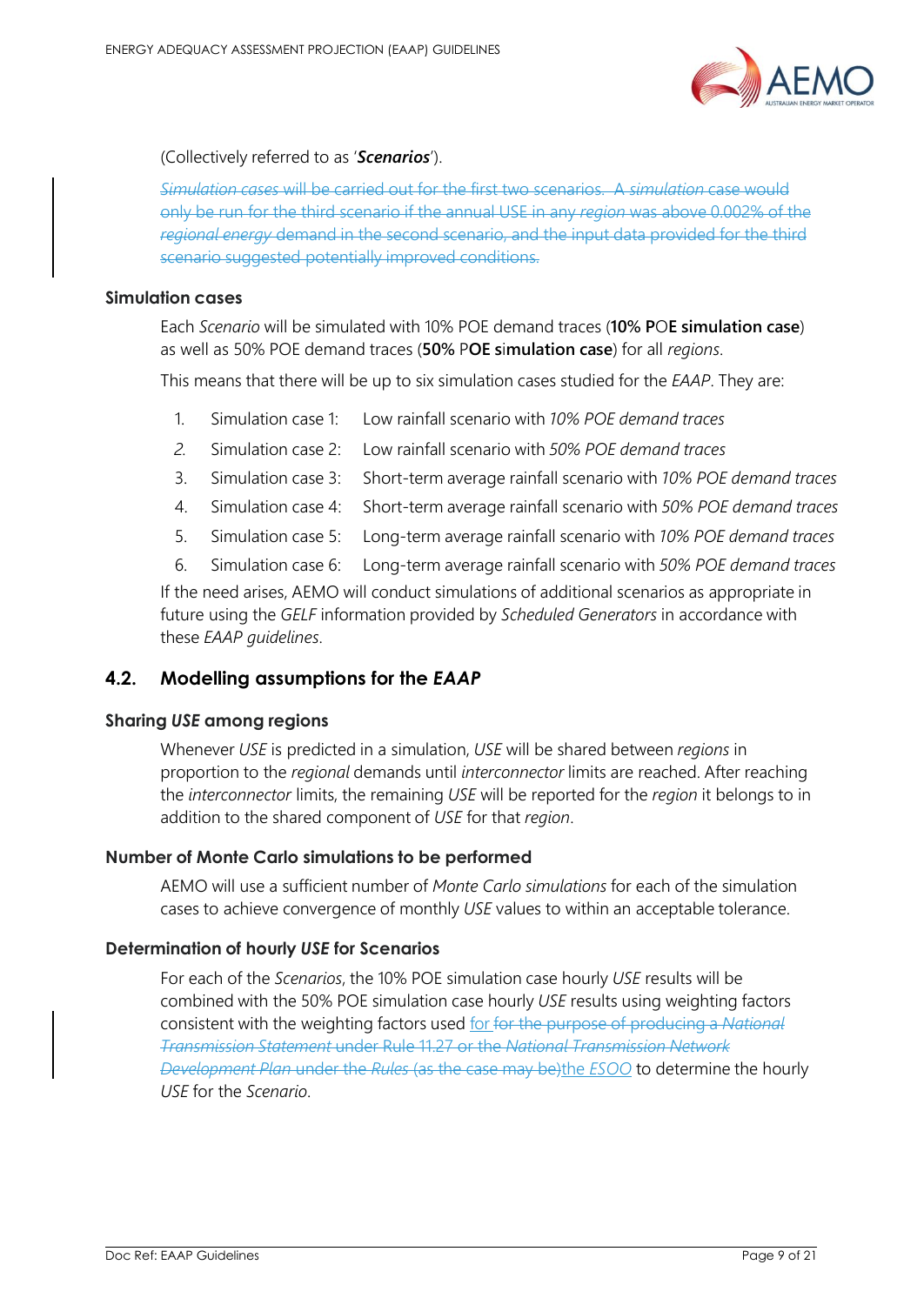

## **4.2.1. Modelling of generation plant for EAAP**

All generators that contribute to operational demand<sup>4</sup> are modelled in the EAAP, consistent with the approach used in both the *medium term* PASA and Electricity Statement Of Opportunities (ESOO). Only the scheduled generating units and semi-scheduled generating units will be modelled in *EAAP*. The *semi-scheduled generating units* are not required to provide *GELF* information. All operational<sup>[1]</sup> generators units will be modelled in *EAAP*, this includes all scheduled generating units and semi-scheduled generating units. The *semi-scheduled generating units* are not required to provide *GELF* information. on operational demand please refer to demand definitions here: https://aemo.com.au/en/energy-

## **Existing Generation**

*Generating units* included in the most recent *medium term* PASA at the time the *GELF* is submitted will be modelled for *EAAP*.

systems/electricity/national-electricity-market-nem/system-operations/dispatch-information

## **New Generation**

New *generating units* for the upcoming two years will be modelled once they are 'committed', as reported in the latest NEM *ESOO*, as well as the most recent information that is available on the AEMO Generation Information webpage.<sup>5</sup>

## **Retiring Generation**

AEMO will consider a *Scheduled Generator's* advice regarding the decommissioning of *generating units* submitted for the *medium term PASA* as well as for the purposes of the NEM *ESOO* or *published* on the AEMO Generation Information webpage. The *generating units* will be modelled as unavailable after the proposed decommissioning date.

## **Capacity of Generating Units**

The *PASA availability* of *generating units* submitted for the most recent *medium term* PASA will be used to represent the availability of *generating units* for *EAAP* modelling.

## **Scheduled outages of Generating Units**

AEMO proposes that maintenance outages be modelled using the most recent information submitted for the *medium term PASA*.

If *USE* is predicted in periods where *outages* of *scheduled generating units* are planned to occur, where possible, the o*utages* will be shifted to periods where *USE* is not predicted. This approach is based on the assumption that *scheduled generating unit* planned *outages* would be re-arranged if they caused *USE* in one or more *regions*. If AEMO has been advised by the *Scheduled Generator* that it is not feasible to shift the *outage*, it will be modelled to occur at the periods advised.

<sup>4</sup> For details on operational demand, please refer to demand definitions her[e https://aemo.com.au/en/energy-systems/electricity/](https://aemo.com.au/en/energy-systems/electricity/national-electricity-market-nem/system-operations/dispatch-information) [national-electricity-market-nem/system-operations/dispatch-information](https://aemo.com.au/en/energy-systems/electricity/national-electricity-market-nem/system-operations/dispatch-information) 

<sup>&</sup>lt;sup>5</sup> The AEMO Generation Information webpage can be accessed at: http://www.aemo.com.au/Electricity/Planning/Related-Information/Generation-Information.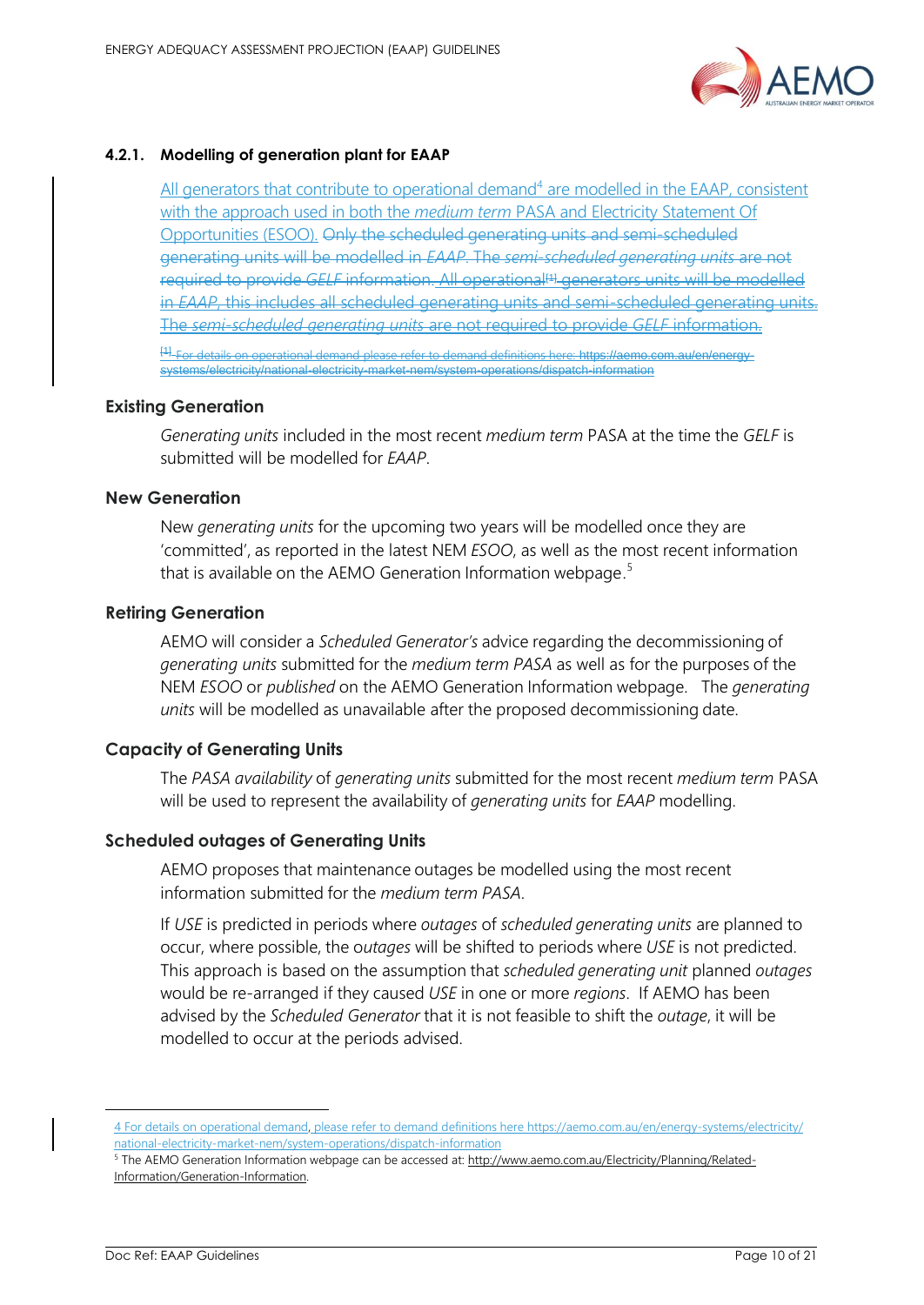

#### **Self-Dispatch Level**

AEMO proposes to include self-dispatch levels (the 'must run' component) as a component of the GELF.

#### **Generator Ramp Rates**

AEMO proposes to include ramp rates of generating units as a component of GELF. Ramp rates for scheduled generating units of thermal power stations will be submitted on the basis of individual scheduled generating units.

Some hydro power generating units are combined to model hydro power schemes. The ramp rates for combined hydro power generating units will be the combined ramp rates of all physical hydro power generating units.

#### **Generator price input**

AEMO will use a suitable pricing structure for *generating units* reflecting the submitted *GELF parameters* to achieve realistic *dispatch* of *generating units* modelled in the *EAAP*. The pricing structure will also take into account the requirement to minimise *USE*.

## **Generator Forced Outage Rates (FOR)**

The *EAAP* will use FOR data collected on an annual basis for the purpose of producing a National Transmission Statement under Rule 11.27 or the *National Transmission Network Development Plan* under the *Rules* (as the case may be). 6 the annual *ESOO*.

#### **4.2.2. NEM Network model**

A five-state model will be used, and includes:

- Generator marginal loss factors; and
- Inter-regional loss factor models; and.

#### • Interconnector FOR.

Refer to Schedule 2 for details of the *inter-regional* loss model and the *marginal loss factors* used

in the *EAAP*. The *interconnector* FOR used in the Minimum Reserve Levels by AEMO, will be used

for the *EAAP*.

#### **4.2.3. Power transfer capability and network constraints**

*Network* power transfer capability is defined by a set of *network* constraint equations. The *network* model is used to constrain the dispatch of *interconnectors* and *generation* to avoid power flows exceeding *network* capability.

This section describes the set of constraint equations used in the *EAAP* simulations to model the existing and future *network* capability.

<sup>6</sup> For details, refer the 2012 NTNDP Assumptions and Inputs - Modelling Assumptions and Data 2012 – v3 spreadsheet available at: http://www.aemo.com.au/Electricity/Planning/National-Transmission-Network-Development- Plan/Assumptions-and-Inputs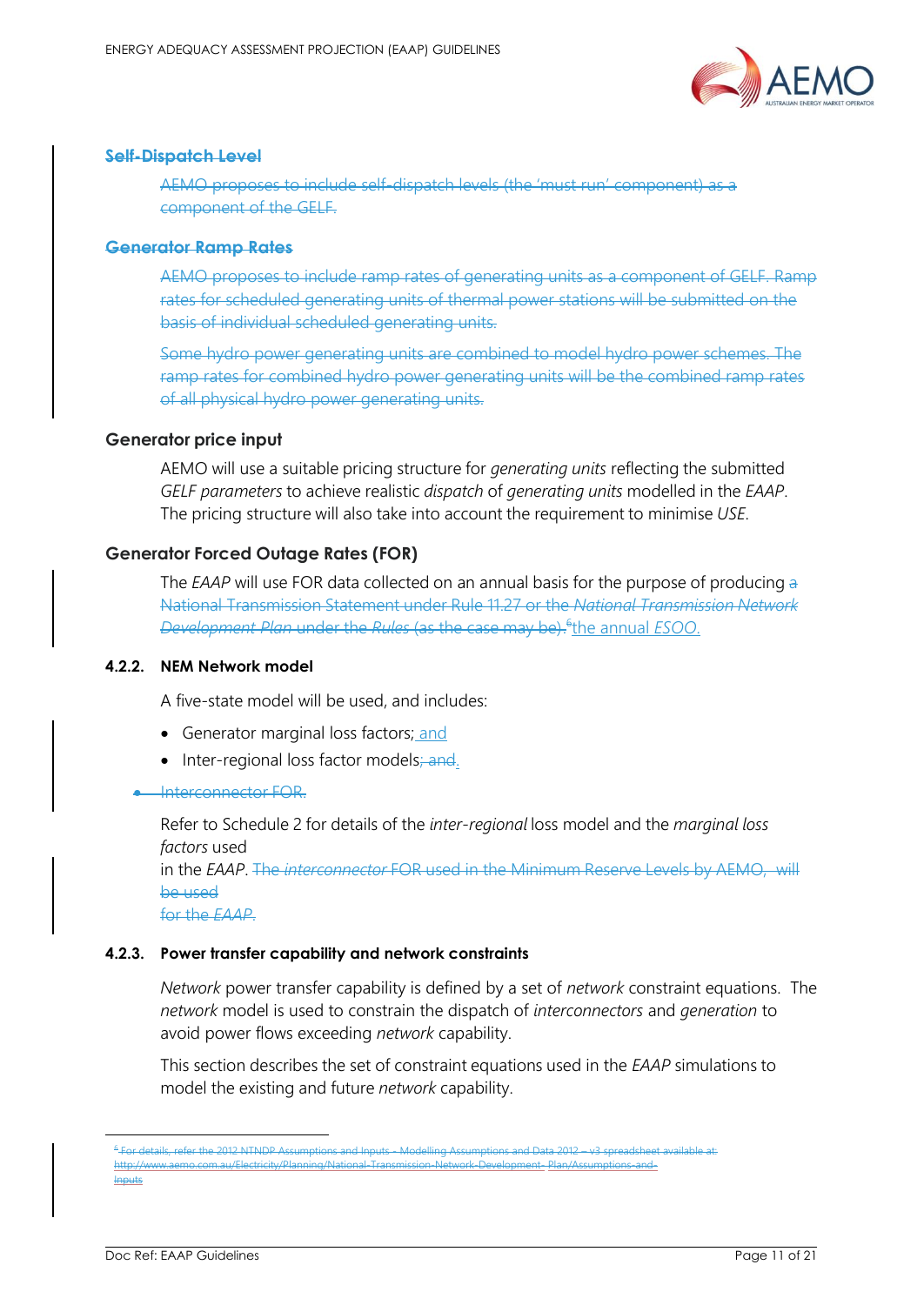

The *EAAP* simulations model the power transfer capability of the *network* using system normal ST PASA formulated constraint equations only. *Outage* and other types of constraint equations are excluded from the simulations. The reasons for this are as follows:

- *Network outages* would normally be moved if they were likely to cause security or reliability issues;
- FCAS constraint equations are not represented in the *EAAP* simulations because under system normal conditions, Basslink is the only *interconnector* affected by FCAS constraints;
- *Interconnector* rate of change and other types of constraint equations are not represented in the *EAAP* as these equations are generally invoked as required, depending on *power system* conditions. It is not appropriate to assume these constraint equations are active across the *study period*. *Interconnector* rate of change constraint equations are also not meaningful when applied to an hourly data resolution.

The constraint equations will factor in:

- the demand profile of the selected *simulation case*;
- seasonal equipment ratings;
- *PASA availability* of *scheduled generating units* as submitted for the *medium term PASA*;
- use/enabling of control schemes, *NCAS* and *Network Support Agreements* to achieve maximum power transfer capability levels;
- future *generation* relevant for the *study period*;
- future *network augmentations* relevant for the *study period*.

# <span id="page-11-1"></span><span id="page-11-0"></span>**4.3. Components of static** *GELF* **parameters that a Scheduled Generator must include in a** *GELF* **submitted under Rule 3.7C(g)**

Components of a *GELF* to be submitted must be on the basis of *scheduled generating units*. Components of a *GELF* can be submitted for groups of *scheduled generating units* within a *power station* or on a *power station* basis provided the impact of the energy limitation applies equally across the *generating units* in the group or in the *power station* (as the case may be). Aggregation of two or more *power stations* will not be permitted for providing *GELF parameters* except for hydro *power stations* constituting *hydro power schemes*.

The components of a *GELF* should include:

- power station name;
- in the case of hydro power stations, the name of the hydro power scheme it belongs to;
- type of power station (coal-fired, gas-fired, hydro, GT etc);
- number of generating units at the power station and their MW capacities;
- state whether energy or capacity limitations (or both) are likely to be experienced by the power station or the hydro power scheme under the Scenarios considered for the EAAP – briefly explain each of the limitations and the cause of these restrictions;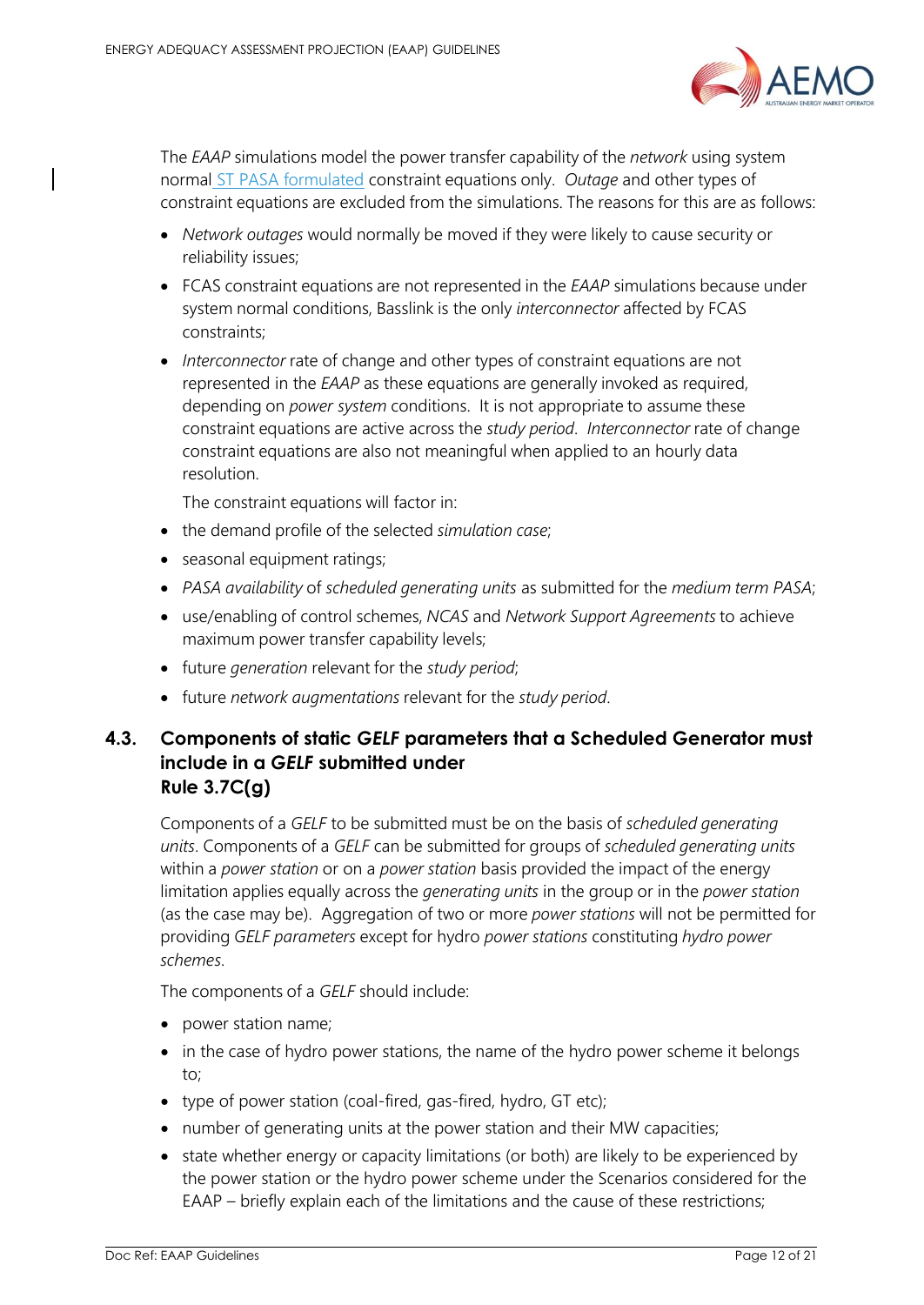

- for thermal power stations not belonging to hydro power schemes, state whether the energy/capacity restrictions apply to the whole power station, to a group of generating units at the power station or to individual generating units at the power station; and
- State the generation group the generating units belong to. All generating units modelled in the EAAP must be categorised into Baseload, Intermediate or Peaking generation groups. Refer to the Glossary for the definitions.

# <span id="page-12-2"></span><span id="page-12-0"></span>**4.4. Additional components of static** *GELF* **parameters associated with Hydro Power Schemes**

Cascaded pump storage *hydro power schemes* can be complex in their operation. Five typical models representing *hydro power schemes* have been included in Schedule 3 as examples.

*Scheduled Generators* should select the model best representing their *hydro power schemes*, giving consideration to the inflow patterns consistent with the scenarios as well as the configuration of the *hydro power schemes* when establishing static *GELF parameters* and advise the selected model to AEMO. AEMO will then review the proposed model and decide if it is adequate for the purposes of the *EAAP*. If not, AEMO will discuss the inadequacies of the proposed model with the *Scheduled Generator* in question to establish an adequate model. The timeframe to complete this task is covered in section [4.8](#page-14-3) of this document.

The following information must be provided for each of the reservoirs associated with a *hydro power scheme*:

- Maximum active reservoir storage (GL);
- Minimum active reservoir storage (GL).

The following information on tunnels associated with *hydro power schemes* would form a part of *GELF* if AEMO, in conjunction with the *Scheduled Generator* who owns the *hydro power scheme*, determines it is required to accurately model the *hydro power scheme* for the purposes of the *EAAP*:

- The rate at which water can be transferred through the tunnel (ML/hour); and
- The reservoirs to which the tunnels are connected.
- In addition, each of the *hydro power stations* has the following static *GELF parameters*:
- Water utilization factor for generation and pumping for each generating unit or for the power station in GWh per GL;
- Connected to which reservoirs (e.g. upstream reservoir and downstream reservoir).

# <span id="page-12-3"></span><span id="page-12-1"></span>**4.5. The forms of the** *GELF* **sufficient for a Scheduled Generator to meet the requirements of Rule 3.7C(g)**

*Scheduled Generators* should submit a *GELF* representing *energy* limitations likely to be experienced by their *power stations*. It is acknowledged that the *energy* limitations experienced by some of the *generating units* or *power stations* can be better expressed in the form of a capacity limitation; hence,

it is proposed to allow the *energy* limitations to be expressed as an *energy* limitation or a capacity limitation.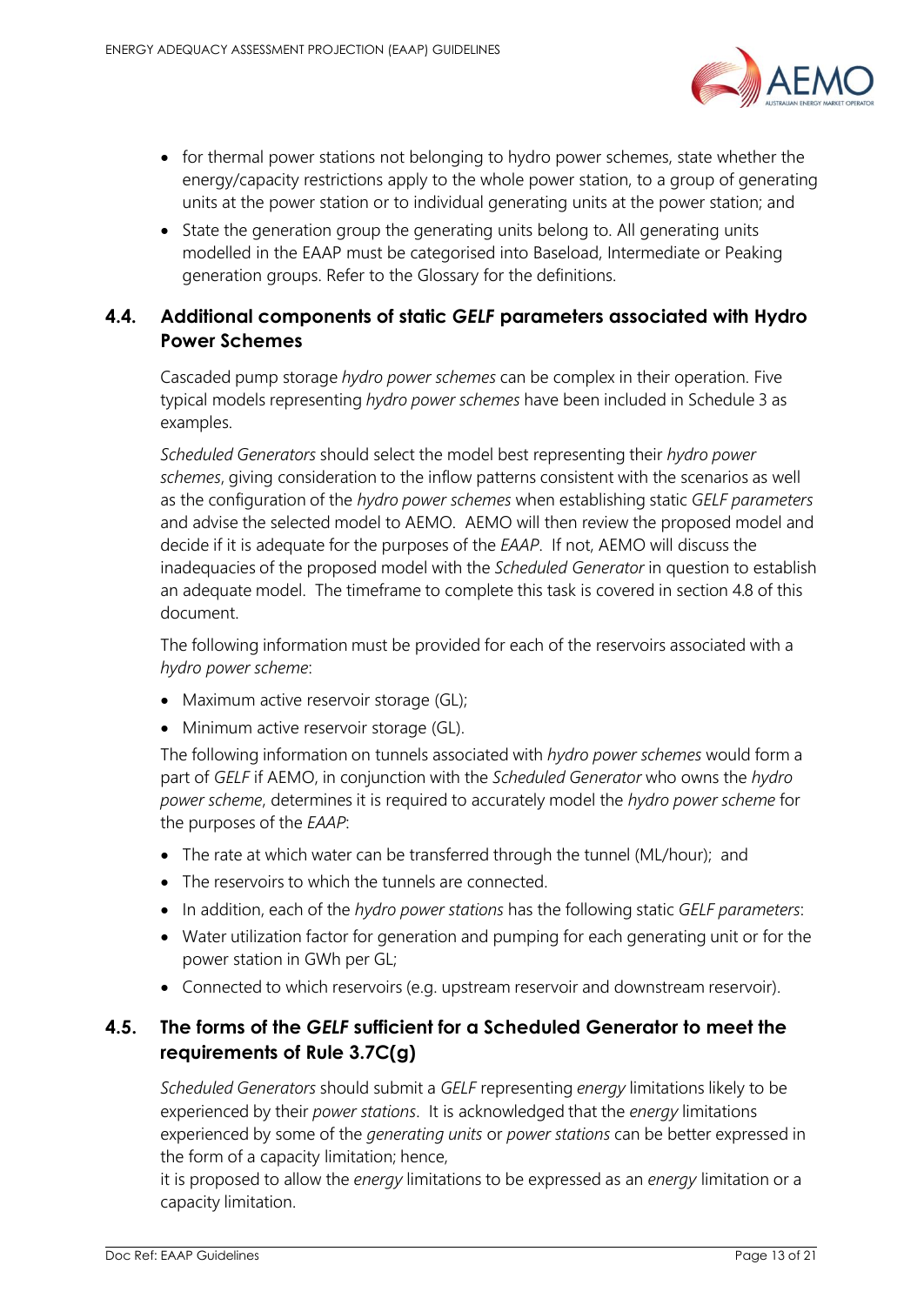

*Energy* limitations in a *GELF* could be due to (but not limited to):

- limitations on a primary energy source (i.e. coal, gas or availability/allocation of water for hydro power generation);
- limitations on power station services (i.e. cooling water, high cooling water temperatures, boiler feed water, etc.); and
- environmental issues, such as emission limits, operation allowed only at specific times of the day/week, etc.

## <span id="page-13-2"></span><span id="page-13-0"></span>*4.6.* **Variable parameters to be specified in a** *GELF*

The variable parameters *Scheduled Generators* must submit in a *GELF* should cover the full *study period* and have a monthly resolution, unless a different resolution has been previously agreed with AEMO.

A separate set of variable *GELF parameters* should be submitted for each of the *Scenarios* included in the *EAAP*.

Water-related *energy* limitations included in *forecast generation capability* submitted as a variable *GELF parameter* should be based on the known current share of water available for *generation*, as advised by jurisdictions and water authorities. *Scheduled Generators* should not assume that water allocations above this level would be made available in the future.

## **Variable** *GELF* **parameters to be submitted by non-hydro power stations**

- 1. Monthly forecast generation capability in GWh taking into account the energy limitations anticipated in each Scenario for each of the scheduled generating units, group of scheduled generating units within the power station or for the power station; and
- 2. If there are any capacity limitations associated with the energy restrictions, monthly capacity profiles for each of the scheduled generating units should also be submitted.

## **Variable** *GELF* **parameters to be submitted for** *hydro power schemes*

- 1. Active reservoir storage at the beginning of the *study period* in GL;
- 2. Monthly inflows to reservoirs in GL during the *study period*;
- 3. Minimum reservoir level that can be reached in each month of the *study period* without violating long-term reservoir management policy; and
- 4. Any other limitations on reservoir capacities or levels that should be considered within the

*study period*.

# <span id="page-13-1"></span>**4.7. Circumstances where a** *GELF* **can apply to a collection of scheduled generating units that face common energy constraints due to their geographic location, access to fuel source or another similar reason**

The *GELF* for *power stations* that do not constitute *hydro power schemes* will cover common *energy constraints* applying to *generating units* within a *power station* only and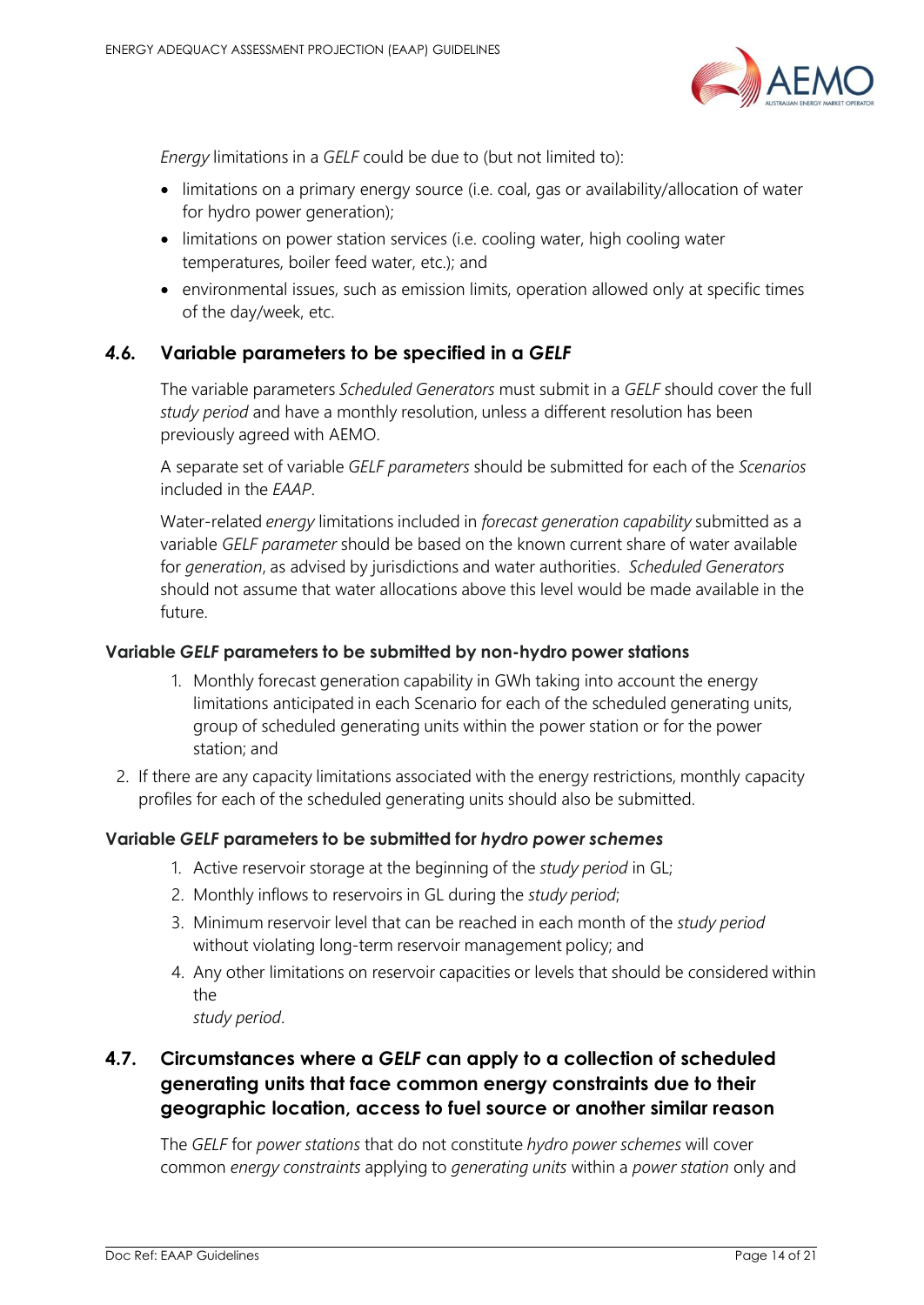

will not cover common *energy constraints* applicable for multiple *power stations* due to the difficulty in modelling them.

# <span id="page-14-3"></span><span id="page-14-0"></span>**4.8. The form of information to be submitted by each** *Scheduled Generator* **in accordance with Rule 3.7C(e)**

The *GELF parameters* are to be submitted by each *Scheduled Generator* in an electronic format using the interface developed by AEMO for this purpose. This interface will include features that will enable the *Scheduled Generators* to submit *GELF* parameters conveniently at a relatively low administrative cost.

The proposed static *GELF parameters* applicable to each *Scheduled Generator* will be inputted by AEMO by 1 October 2009. *Scheduled Generators* will be responsible for maintaining the accuracy of static *GELF parameters* associated with the scheduled generating units and the hydro power schemes they own. Any errors in the static *GELF* parameters should be reported to AEMO promptly.

The variable GELF parameters must be submitted by each *Scheduled Generator* within three weeks from the time AEMO issues an AEMO Communication for *EAAP* reporting.

To assist with resource planning, in the event that additional *EAAP* reporting is not required, AEMO will target an *EAAP* publication date of end of November each year, with the deadline for submitting a *GELF* being before the end of the fifth business day in October.

# <span id="page-14-1"></span>**4.9. When a** *Scheduled Generator* **is required to update a** *GELF* **under paragraph (h)(2)**

Additional EAAP reporting will be required if AEMO becomes aware of any new information that may materially alter the most recently published *EAAP*. The factors AEMO will consider in determining whether additional EAAP reporting is required are outlined in the *Reliability Standard Implementation Guidelines*.

At AEMO's discretion, some or all *Scheduled Generators* will be required to update and resubmit variable *GELF parameters* when AEMO has an obligation to publish an EAAP under clause 3.7C(d)(2)*,* and an AEMO Communication will be issued to this effect.

In exercising this discretion, AEMO will consider whether the new information is likely to have materially impacted the variable *GELF parameters* most recently submitted by each *Scheduled Generator*.

# <span id="page-14-4"></span><span id="page-14-2"></span>**4.10. Information to be included in the publication of the EAAP**

There will be two versions of the *EAAP published*:

- a public version; and
- a version covering individual scheduled generating units or hydro power schemes. The second version will be available only to the Scheduled Generator who owns the relevant scheduled generating units or the hydro power scheme.

The public version will be available to all Market Participants and will include the following items for each of the Scenarios on regional basis: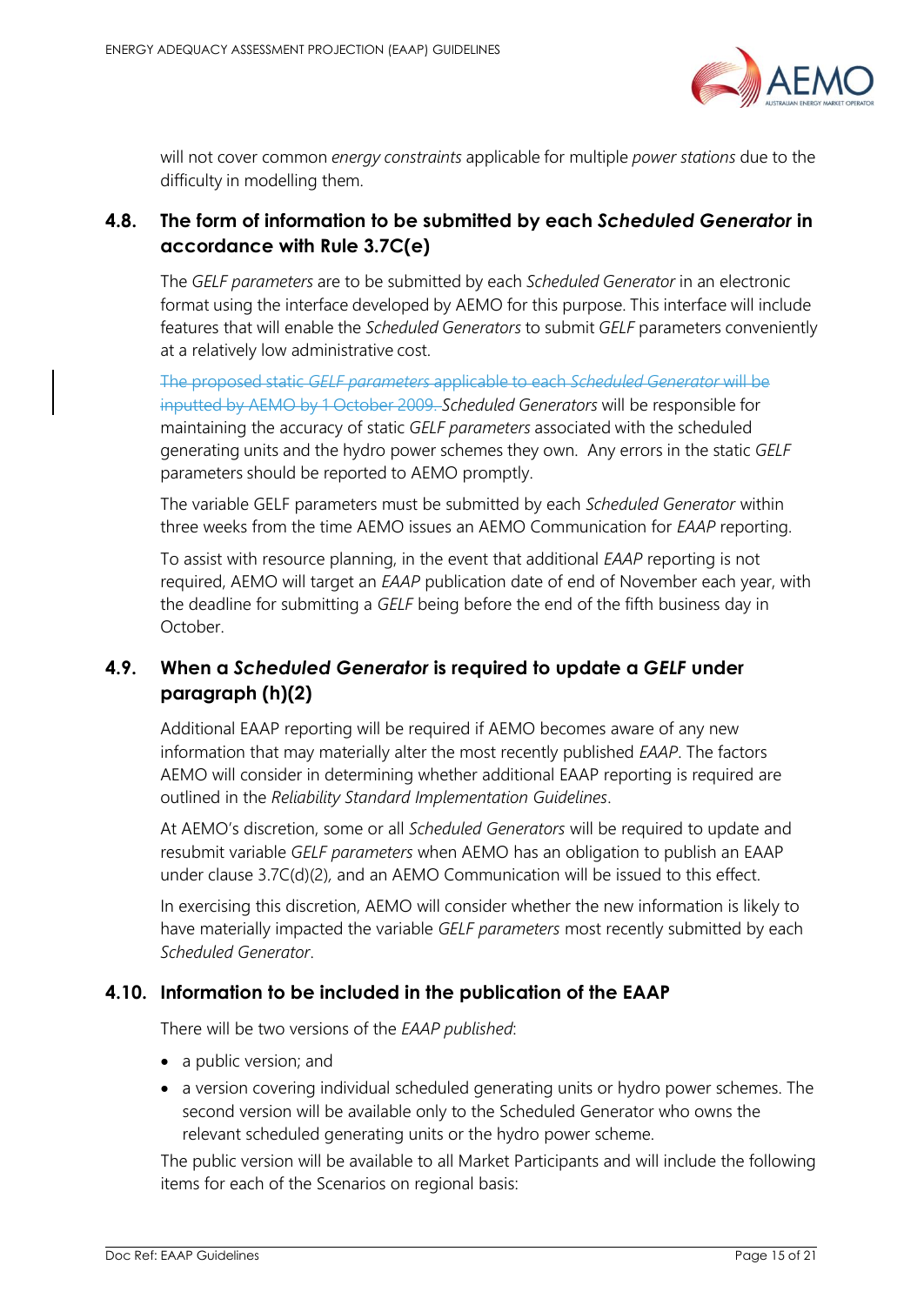

- Monthly USE for the study period in GWh; and
- USE for the first 12 months and for the second 12 months in the study period in GWh. Monthly energy generation for the study period in GWh will be provided on a NEMwide basis.

The second version will include the following items for each of the Scenarios:

- Monthly energy generation reductions in GWh for the scheduled generating unit or hydro power scheme for the study period;
- Monthly capacity reductions in MW for the scheduled generating unit or hydro power scheme for the study period;
- Monthly generation contribution in GWh from the scheduled generating unit or hydro power scheme for the study period; and
- Monthly generation contribution in GWh for the first 12 months and for the second 12 months in the study period.

# <span id="page-15-0"></span>**4.11. Arrangements for managing the confidentiality of information submitted to AEMO**

Subject to the requirement to *publish* the *EAA*P, that is, the public version described in section [4.10](#page-14-4) of this document, the *GELF* information submitted by the *Scheduled Generators* for the purposes of the *EAAP* will be treated as *confidential information* in accordance with the *Rules*.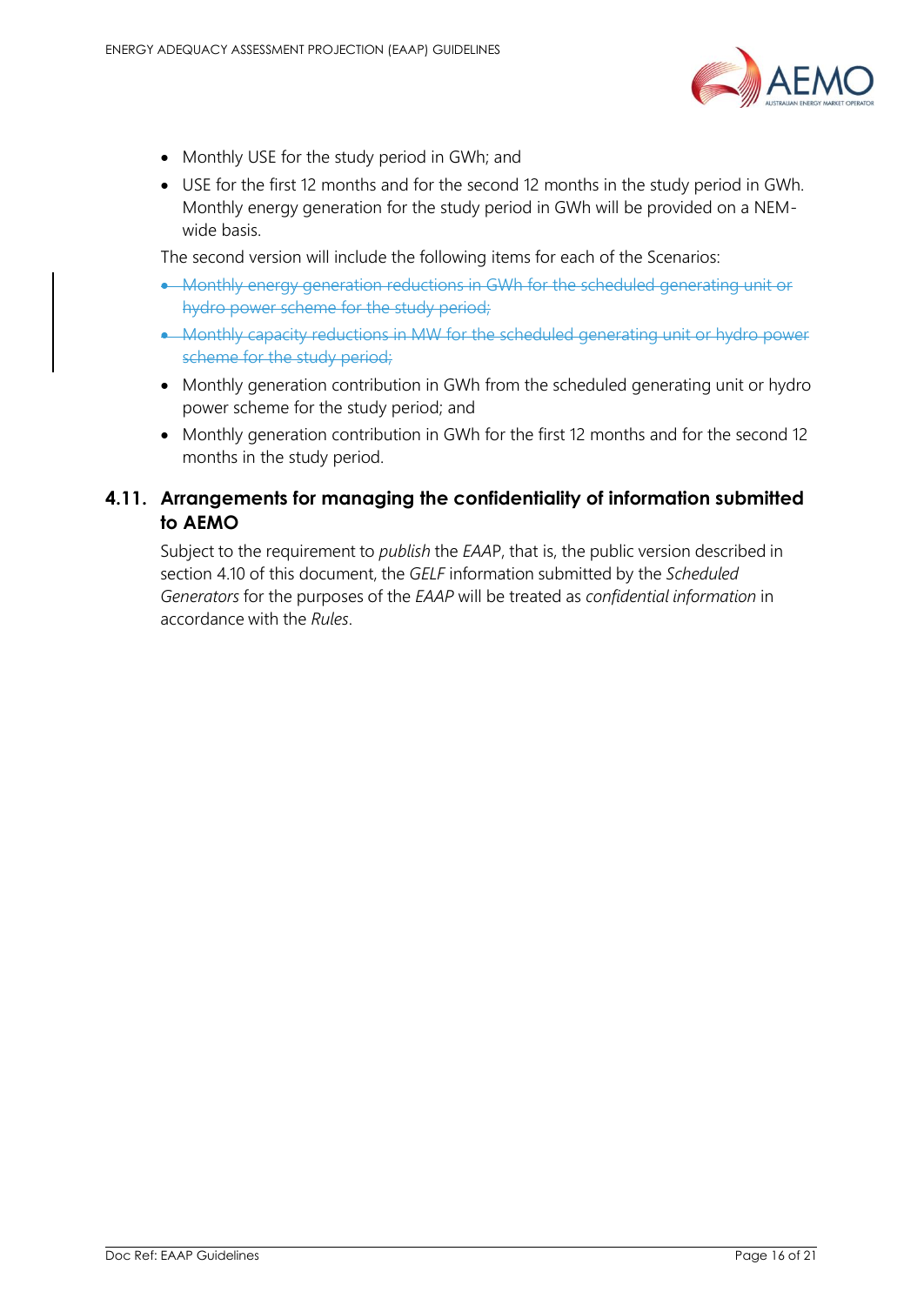

# <span id="page-16-0"></span>**5. SCHEDULE 1: DEVELOPMENT OF 10% AND 50% POE DEMAND TRACES FOR THE EAAP**

The demand traces used in the *EAAP* represent operational demand, and therefore-will reflect the demand met by *scheduled,* and *semi- scheduled* and large *non-scheduled*  g*eneration* in the NEM<del><sup>7</sup></del>.

An half-hourly resolution will be used in the *EAAP* probabilistic simulations, requiring hourly demand traces to be used. These traces will be generated using the same method employed to produce demand traces for both the *National Transmission Statement under Rule 11.27 or the National Transmission Network Development Plan under the Rules (as the case may beESOO* and *medium term* PASA) 8 .

The method involves adjusting historical demand patterns to match forecast *energy* and peak demand projections to determine *10%* and *50% POE demand traces* for the *study period*. The historical years used in deriving the *10% POE* and *50% POE demand traces* generally reflect the most recent year/s in which the load traces most closely matched the criteria for the nominated 10% and 50% POE yearsose used in the MT PASA.

A 10% POE maximum demand projection takes into consideration both the probability of extreme temperatures and day of the week. It is expected to be exceeded, on average, no more than once every 10 years. That is, for any given year, there is a 10% probability that a 10% POE projected maximum demand will be exceeded. Similarly, 50% POE projected demands are expected to be exceeded no more, on average, than one year in every two.

Suitable adjustments will be made in deriving *demand traces*within the model to take into account the demand side participation (DSP) using the committed amounts of DSP *published* in the latest NEM *ESOO*.

<sup>&</sup>lt;sup>7</sup> For details on operational demand please refer to demand definitions here [https://aemo.com.au/en/energy](https://aemo.com.au/en/energy-systems/electricity/national-electricity-market-nem/system-operations/dispatch-information)[systems/electricity/national-electricity-market-nem/system-operations/dispatch-information](https://aemo.com.au/en/energy-systems/electricity/national-electricity-market-nem/system-operations/dispatch-information)

<sup>&</sup>lt;sup>8</sup> The latest information on the methodology used to develop demand traces can be found in the methodology documents available at [https://aemo.com.au/energy-systems/electricity/national-electricity-market-nem/nem-forecasting-and-planning/forecasting](https://aemo.com.au/energy-systems/electricity/national-electricity-market-nem/nem-forecasting-and-planning/forecasting-and-reliability/nem-electricity-statement-of-opportunities-esoo)[and-reliability/nem-electricity-statement-of-opportunities-esoo](https://aemo.com.au/energy-systems/electricity/national-electricity-market-nem/nem-forecasting-and-planning/forecasting-and-reliability/nem-electricity-statement-of-opportunities-esoo)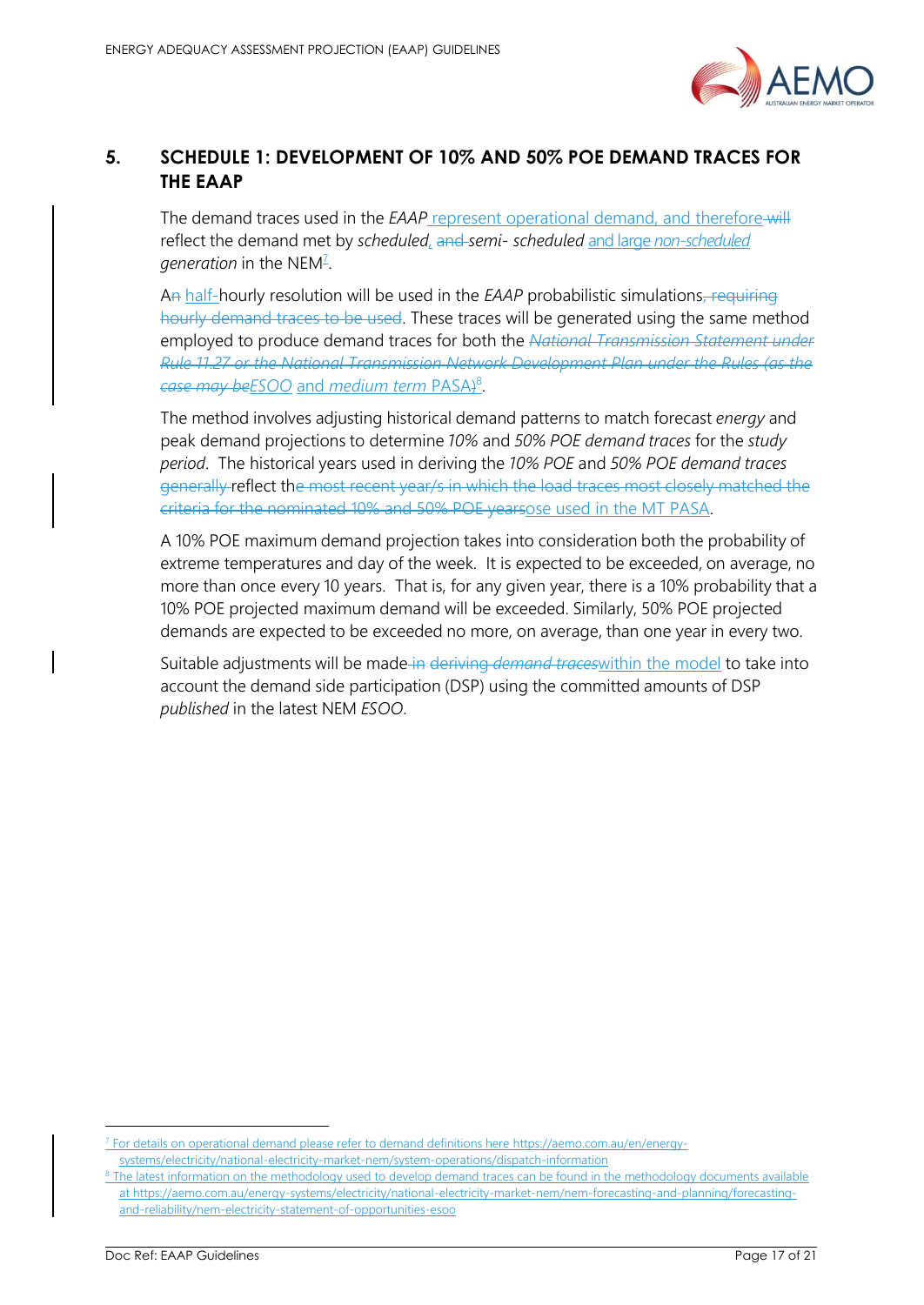

# <span id="page-17-0"></span>**6. SCHEDULE 2: INTER-REGIONAL LOSS MODEL AND MARGINAL LOSS FACTORS USED FOR THE EAAP**

The *demand traces* used by AEMO will be derived on the basis of "as generatedsent-out". The estimated auxiliary load is automatically calculated during the modelling as a fixed percentage of "as generated power". The generator auxillary information supplied to the model is based on AEMO's latest modelling assumptions<sup>9</sup> which are published on the AEMO website. The overall auxiliary load is therefore dependent on the particular dispatch configuration outcome in each simulation as all generator types have varying levels of auxiliary load.

The *EAAP* simulations will ensure that the *regional* scheduled maximum demands include a proportion of the *inter-regional losses* calculated using loss equations. AEMO proposes that for each *interconnector*, there will be a proportion of the *inter-regional losses* set per *region*.

*Marginal loss factors* are used in determining pricing and dispatch order in the *EAAP* simulations, but are not used to adjust physical demand. The *Marginal loss factors* applied in the *EAAP* studies for the first year will also be applied for the second year of studies.

The *inter-regional loss* models, *inter-regional loss* proportions and *marginal loss factors* for the *EAAP* studies will be sourced from the latest version of the AEMO document "List of Regional Boundaries and Marginal Loss Factors"<sup>10</sup>.

<sup>9</sup> The latest <del>AEMO modelling assumptions can be found in the workbook and report here https://www.aemo.</del> systems/electricity/national-electricity-market-nem/nem-forecasting-and-planning/scenarios-inputs-assumptions-methodologiesand-guidelinesinformation on AEMO's modelling of generator auxiliary load can be found at [https://aemo.com.au/energy](https://aemo.com.au/energy-systems/electricity/national-electricity-market-nem/nem-forecasting-and-planning/forecasting-and-reliability/nem-electricity-statement-of-opportunities-esoo)[systems/electricity/national-electricity-market-nem/nem-forecasting-and-planning/forecasting-and-reliability/nem-electricity](https://aemo.com.au/energy-systems/electricity/national-electricity-market-nem/nem-forecasting-and-planning/forecasting-and-reliability/nem-electricity-statement-of-opportunities-esoo)[statement-of-opportunities-esoo](https://aemo.com.au/energy-systems/electricity/national-electricity-market-nem/nem-forecasting-and-planning/forecasting-and-reliability/nem-electricity-statement-of-opportunities-esoo)

<sup>&</sup>lt;sup>10</sup> The AEMO document "List of Regional Boundaries and Marginal Loss Factors" can be accessed at: [hthttps://www.aemo.com.au/Electricity/National-Electricity-Market-NEM/Security-and-reliability/Loss-factor-and-regional](https://www.aemo.com.au/Electricity/National-Electricity-Market-NEM/Security-and-reliability/Loss-factor-and-regional-boundaries)[boundariestp://www.aemo.com.au/Electricity/Market-Operations/Loss-Factors-and-Regional-Boundaries](https://www.aemo.com.au/Electricity/National-Electricity-Market-NEM/Security-and-reliability/Loss-factor-and-regional-boundaries)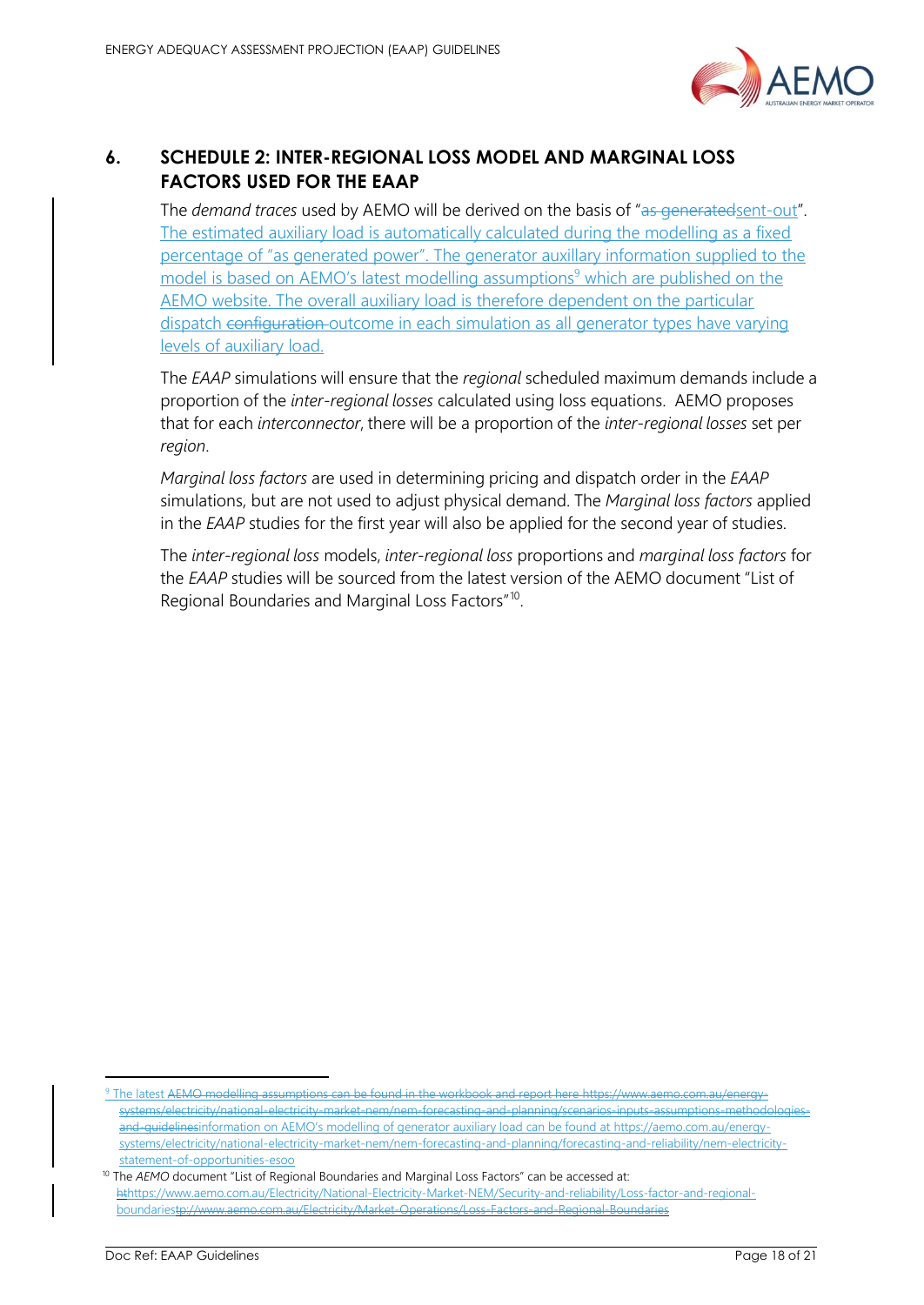

# <span id="page-18-0"></span>**7. SCHEDULE 3: EXAMPLES OF** *HYDRO POWER SCHEME* **MODELLING FOR EAAP**

<span id="page-18-1"></span>**7.1. Sample Model 1 – Run of river Hydro Power Station**



<span id="page-18-2"></span>**7.2. Sample Model 2 – Basic Pump Storage Hydro Power Schemes**

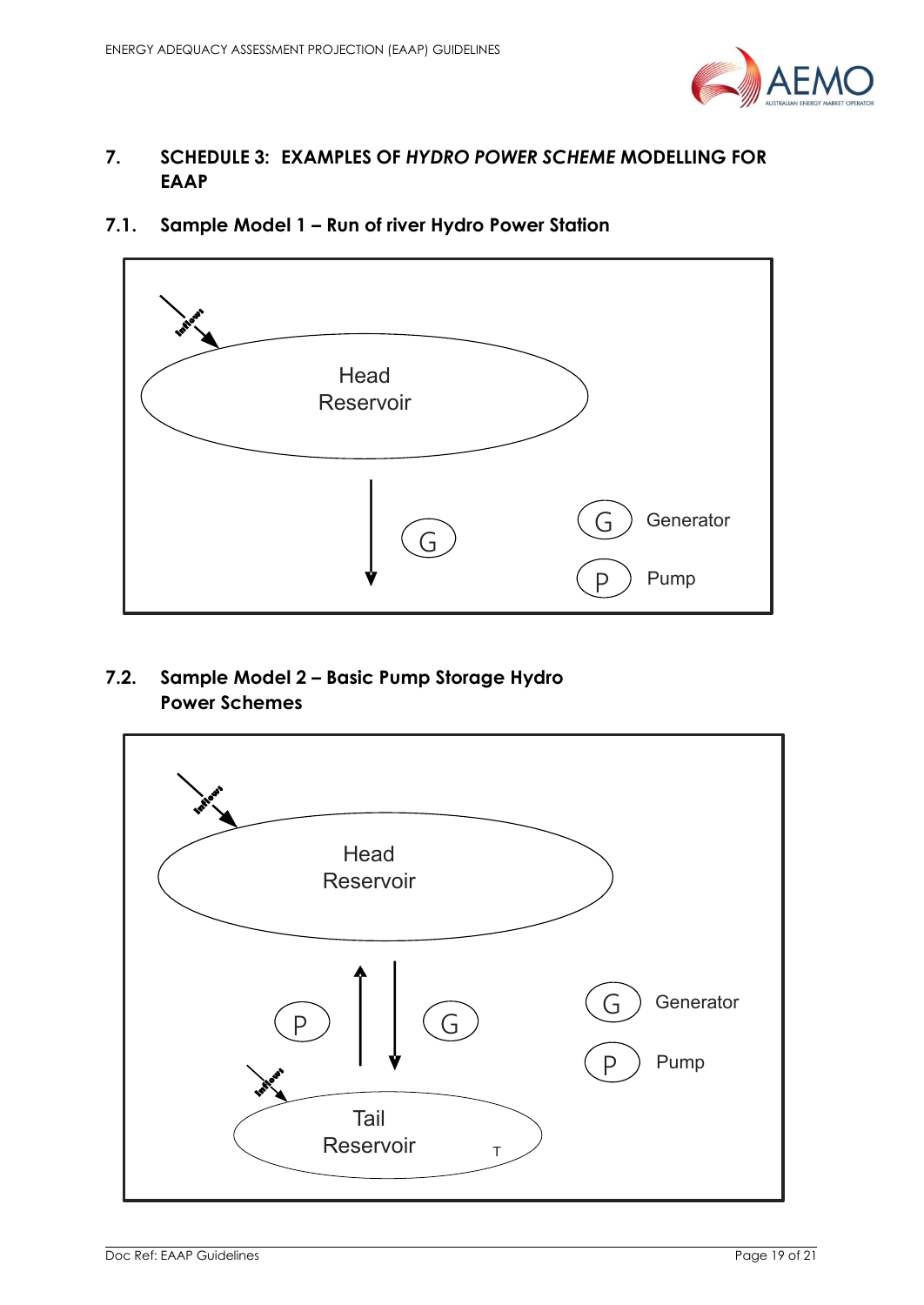

# <span id="page-19-0"></span>**7.3. Sample Model 3 – Complex Pump Storage Hydro Power Schemes**